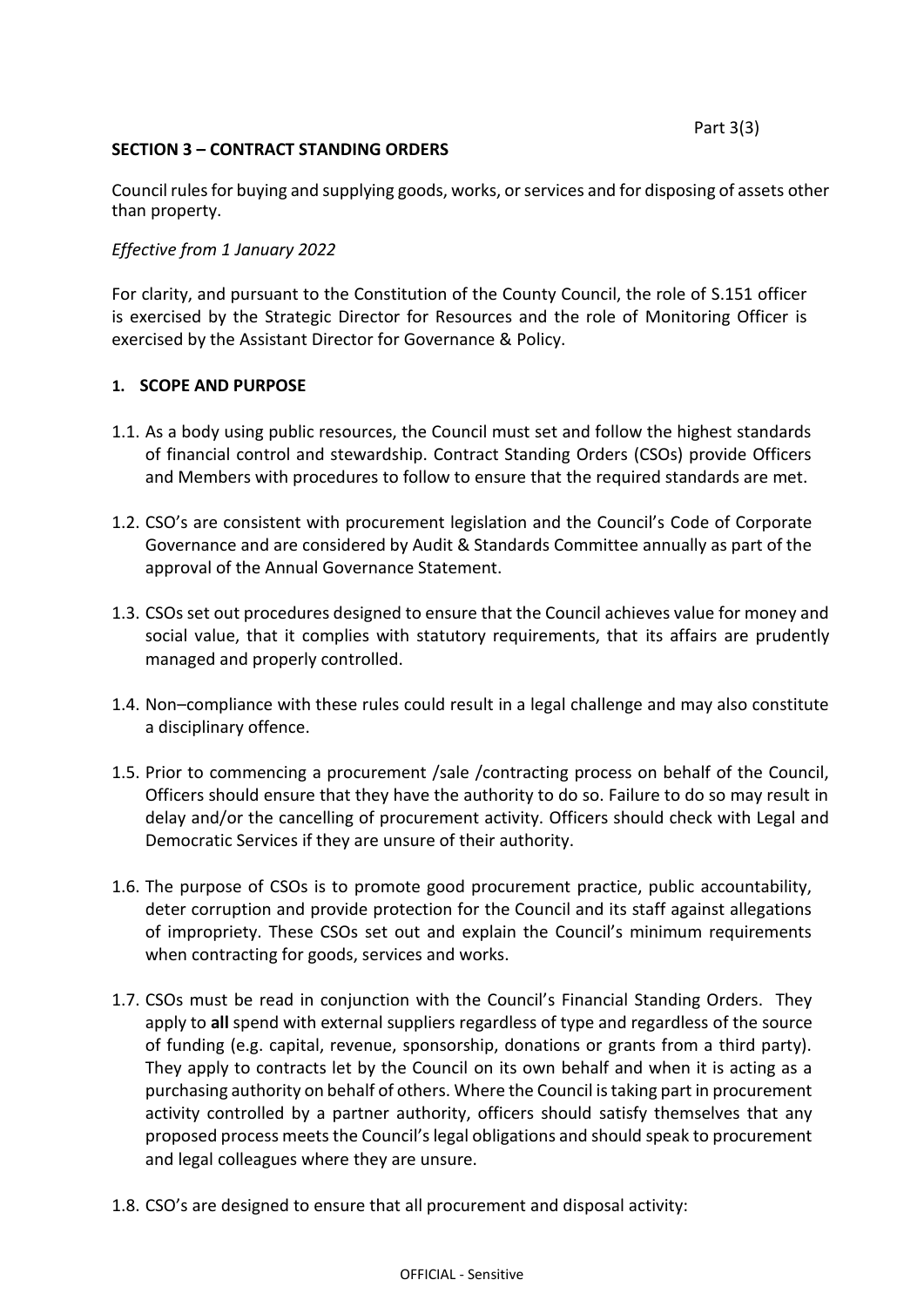- Achieves best value for money;
- Is consistent with the highest standards of integrity;
- Generates market competition with a transparent, fair, and consistent approach;
- Complies with all legal requirements;
- Supports and complies with the council's corporate aims and policies; and
- Meets our diversity and sustainability objectives and ensures equality of treatment

# **2. WHEN DO CSO'S APPLY?**

- 2.1. CSO's apply to all contractual arrangements entered into by the Council except for those specifically excluded at paragraphs 2.2 and 2.3 below. They apply to contracts where the council is receiving goods or services and to contracts where the council is supplying goods or services. Contracts must comply with CSO's irrespective of how they are funded. Procurement legislation covers contracts for services, works and supplies. This includes contracts for the provision of works (including design and execution of works), for the purchase, lease rental or hire of products (including installation) and for the provision of services generally, (subject to exemptions and relaxations for specific types of service activity that procurement can advise upon.
- 2.2. CSO's do not apply to the following activities or contracts which are covered by separate policies and procedures
	- a. Contracts for fixed term or permanent appointments where individuals become employees of the Council (NB they will apply to contracts for services even if those services are supplied by a named individual and to contracts with employment agencies for the provision of staff) **see HR Policies**
	- b. Agreements for the acquisition, disposal, or transfer of land **see Property Policies**
	- c. Works placed with utility companies where there is no competition required or achievable
	- d. Services to be delivered to the Council by the Council's in-house services (i.e. legal/payroll etc)
	- e. Direct payments to customers **see Social Care policies**
	- f. Non trade payments to third parties i.e. insurance claims payments, pension payment, statutory payments to public bodies, compensation payments ordered by a court or tribunal **speak to Legal**
	- g. Contracts entered into by or on behalf of the Monitoring Officer for the appointment of counsel, solicitors and/or experts in relation to or in contemplation of proceedings, or where procurement thresholds are not met; or
	- h. Loans to banks or other financial institutions and investments made in accordance with the treasury management strategy **speak to Finance**
- 2.3. The following activities are also excluded from the requirement for competition:
	- a. Purchases made via a purchasing consortium (e.g. ESPO) accessible to local authorities. However, purchases above thresholds set in Procurement Legislation will only be excluded if the consortium has let their contract lawfully and in accordance with requirements in force at the time.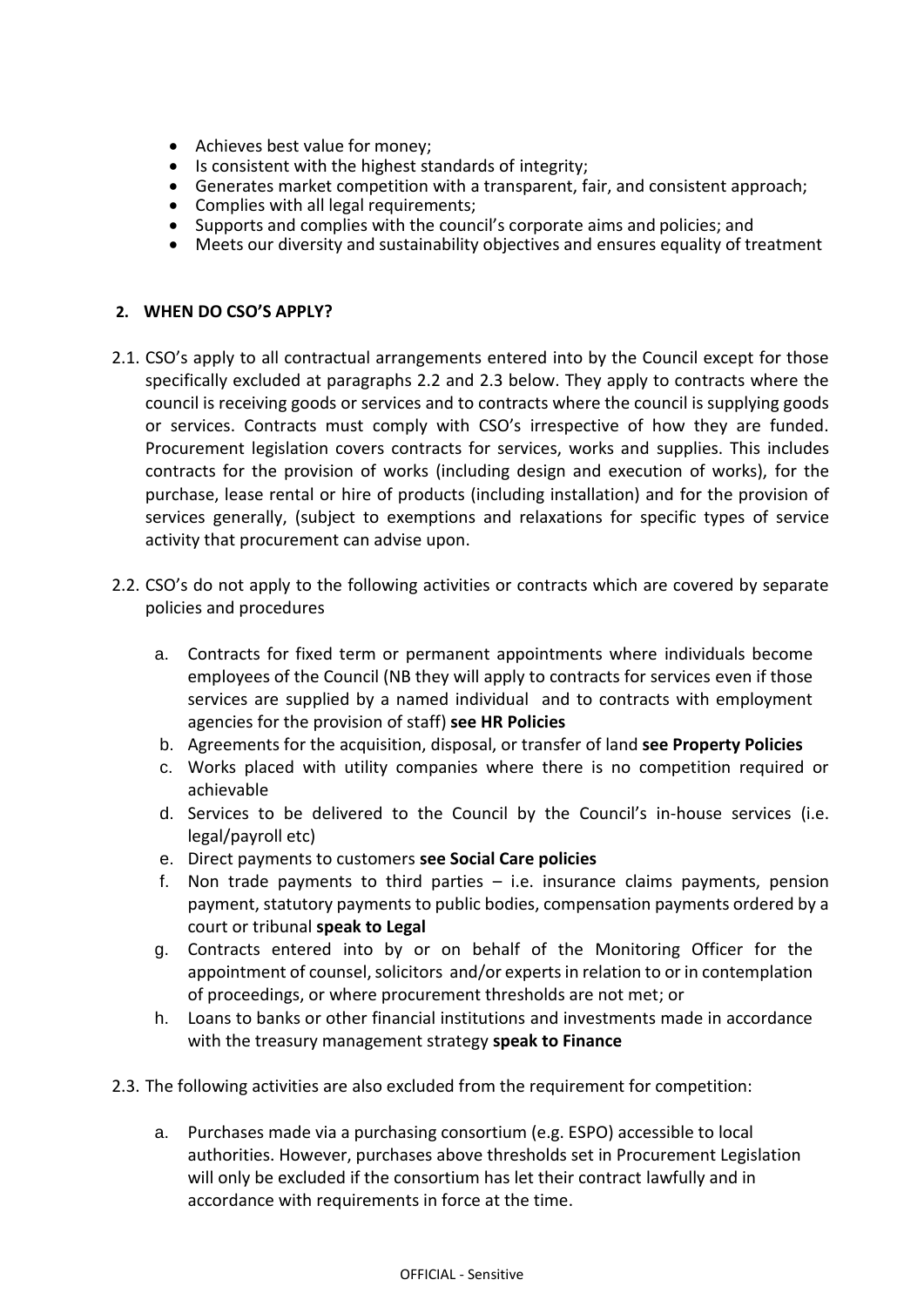- b. Contracts entered into through sub-regional working or collaboration with other local authorities or public bodies, where a competitive process has been followed that complies with the CSOs of the lead organisation, provided always that the collaboration has let their contract lawfully and in accordance with procurement procedures in force at the time.
- c. Collaborative proposals for joint working or shared services with other public bodies which the Monitoring Officer has approved as meeting the following conditions:
	- The principal activity of the collaborative arrangement is the provision of services back to the participating bodies;
	- The collaborating public bodies when acting together exercise the same kind of control over the service as they would over an in-house service; and
	- There is no independent or private sector partner involved in the collaborative arrangement.
- d. residential placements for an individual with a registered care provider of their choice under the Care Act 2014, or
- e. personal care services where, in the opinion of the appropriate assistant director, the particular needs of an individual require a specific social care package which is only available from one provider.
- f. In relation to d and e above the assistant director responsible for the delivery of the services must ensure that adequate records are maintained to demonstrate:
	- The contractor meets the relevant national minimum standards;
	- The contract is effectively managed in accordance with the council's contract management framework;
	- The reasons for the choice of contractor; and
	- Why these were best possible terms for the council in the circumstances.
- 2.4. If the contract is subject to the Public Contracts Regulations 2015 (PCR2015), or the Utilities Contracts Regulations 2015 (UCR2015), or the Concession Contracts Regulations 2016 (CCR2016) those regulations will apply in addition to CSO's. In the event of a conflict, the regulations will take precedence. Advice should be taken from Procurement and Legal as to whether the regulations apply before any procurement activity is commenced or contract awards are made.

# **3. OFFICER RESPONSIBILITIES**

- 3.1. Officers in Procurement and Legal are available to advise and assist officers with compliance with these CSO's.
- 3.2. All Officers and any agents, consultants or partners acting on their behalf MUST: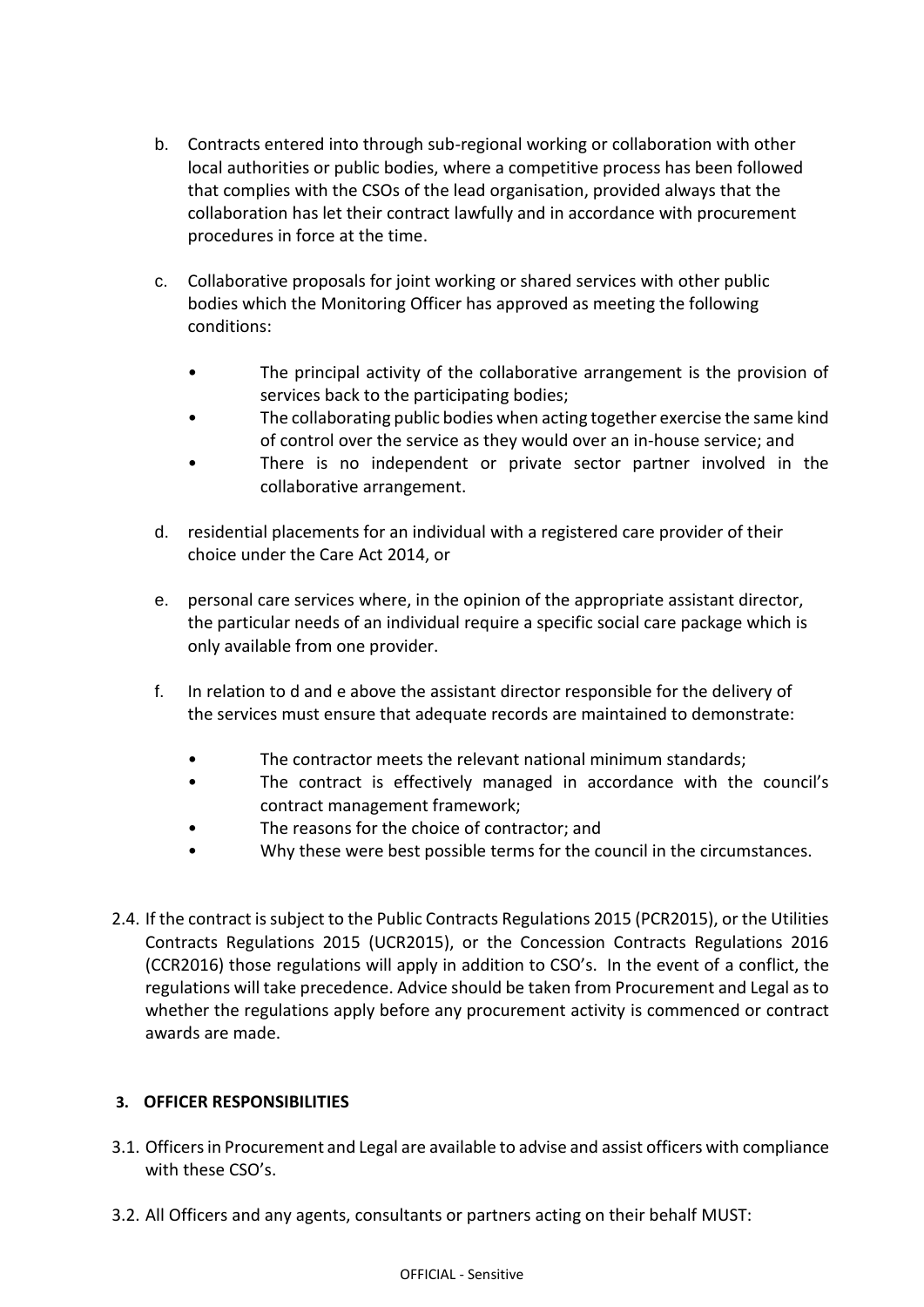- Comply with these CSOs
- Comply with Financial Standing Orders
- Obtain necessary internal approvals in line with the Councils policies and procedures as published from time to time to ensure delegated authority is in place **before** commencing activity and ensure that there is budgetary provision before awarding any contract
- Take all necessary legal, financial, procurement or other professional advice **before** commencing activity and as required throughout the process
- Comply with the Code of Conduct for Officers
- Comply with all procurement legislation and any other legally binding requirements specific to their activity
- Comply with all codes of practice, guidance and instructions regarding contractual arrangements issued by the *s.151 officer and the Monitoring Officer*
- Ensure that any agents, consultants, or partners acting with or on behalf of the Council are also compliant
- Check with procurement whether a suitable Council contract or Framework Agreement already exists before seeking to let another contract
- Ensure council suppliers have sufficient insurance cover appropriate to the contract in accordance with the council's insurance guidance
- Ensure that where an employee of the council or its contractor may be affected by any transfer arrangement TUPE and related issues are considered before proceeding with inviting tenders or quotations
- Keep all required records in accordance with CSO's and Contract Management Framework
- Ensure there is a procurement plan approved by the s.151 officer for major contracts and contracts above the applicable legislative threshold

3.3. Assistant Directors must:

- Ensure their staff comply with CSOs
- Ensure their staff are sufficiently skilled in procurement matters to fulfil the duties of their post and complete any required learning and development
- Ensure all records are kept as required by these CSOs
- Ensure contracts are executed in accordance with CSOs and constitutional delegations and that a copy is retained for safekeeping on the approved Council systems
- Ensure all exemptions requested and approved are recorded in accordance with CSO's

3.4. Strategic Directors must:

- Ensure that any scheme of delegation within their directorate is clear about responsibilities in respect of CSOs and is lodged with the Monitoring Officer
- Approve any proposals by their directorate to provide services to external organisations
- Ensure all Assistant Directors within their directorate are sufficiently skilled in procurement matters to fulfil the duties of their post

3.5. The S.151 officer shall

 approve procurement plans for major contracts and contracts above procurement thresholds

3.6. The S.151 officer and Monitoring Officer may

With the consent of each other (and only as permitted by these CSOs) waive any provision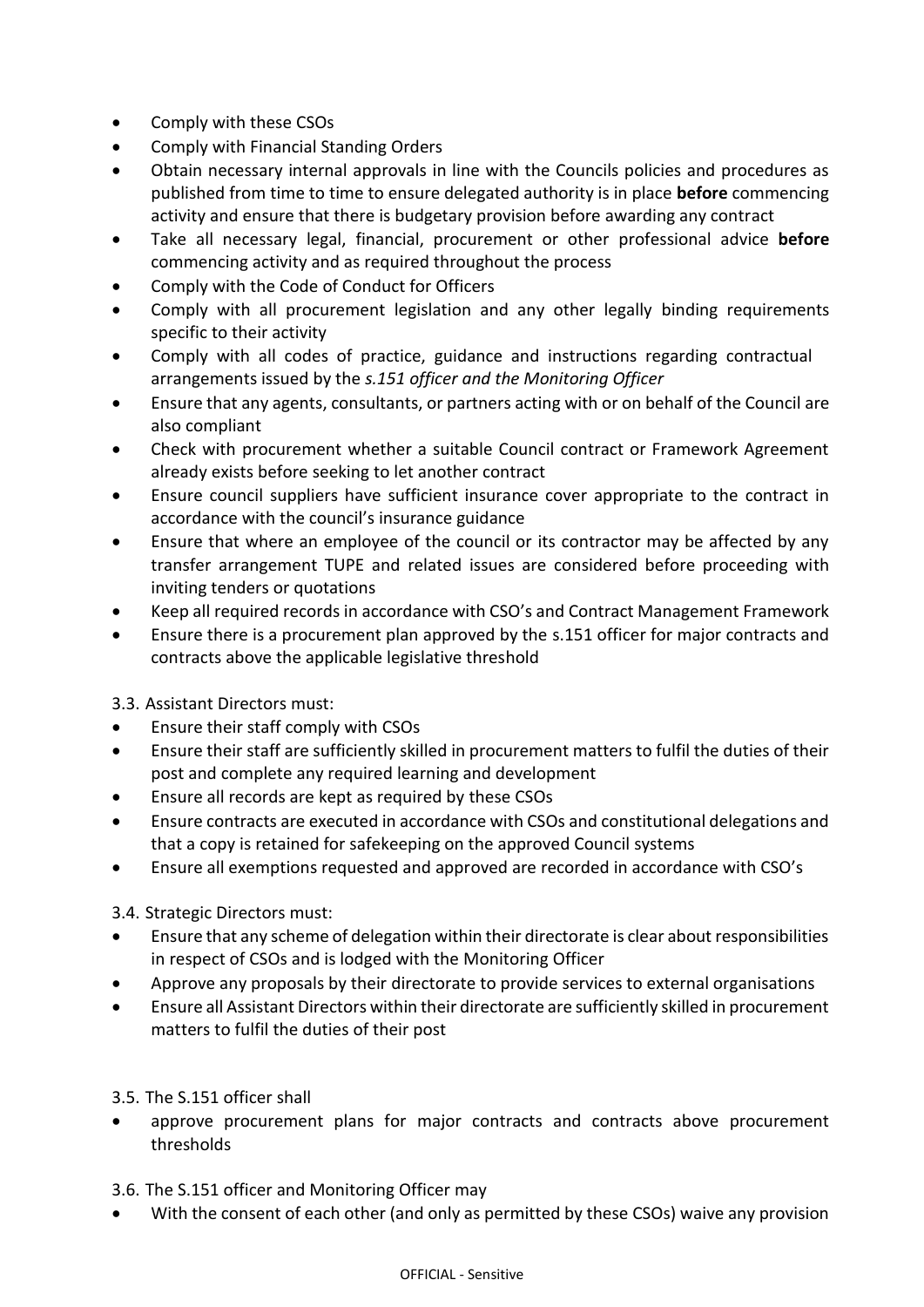of CSOs provided the same does not contravene any legal, financial, or regulatory rules

- Delegate their powers under CSOs to another suitably qualified officer
- Issue codes of practice, guidance, and instructions on any matters relevant to these CSOs
- Specify the approved learning and development requirements in procurement matters that officers must complete to meet the minimum competency standards to fulfil their duties under CSOs

3.7. The Monitoring Officer shall

- Approve contract terms and the form of contract to be used
- Ensure that a central register of all major contracts and contracts under seal is maintained
- Arrange for the safekeeping of original copies of contracts on council premises
- Ensure that a central register is maintained of all exemption applications relating to contracts of £100,000 or more
- 3.8. All officers must comply with the Code of Conduct and must not invite or accept any gift or reward in respect of the award or performance of any contract. It will be for the officer to prove that any gift or benefit received was received or approved in line with the Council's policy on gifts and hospitality which can be found at https://democracy.warwickshire.gov.uk/documents/s21746/Part%2045%20Officers%20C ode%20of%20Conduct.pdf. Corrupt behaviour is a crime and will lead to disciplinary proceedings and possible dismissal.
- 3.9. Officers must comply with s117 of the Local Government Act 1972 in relation to the declaration of any interest in any contracts and with the provisions of the Bribery Act.

#### **4. GENERAL REQUIREMENTS**

#### 4.1. **Classification of Contracts**

The following classifications apply for the purposes of CSOs:

- $\circ$  Minor contract total value less than £100,000
- $\circ$  Ordinary contract total value of £100,000 or more but below £1,000,000
- $\circ$  Major contract total value of £1,000,000 or more

#### 4.2. **Valuation of Contracts**

The estimated value of a procurement is the total amount payable, net of VAT, including any form of option and any renewals of the contracts as explicitly set out in the procurement documents.

The estimated value of the contract should be calculated in accordance with the most appropriate of the following:

- a. fixed term contracts the total price expected to be paid during the whole of the contract period, including possible extensions; or
- b. where the contract period is uncertain, multiply the price expected to be paid each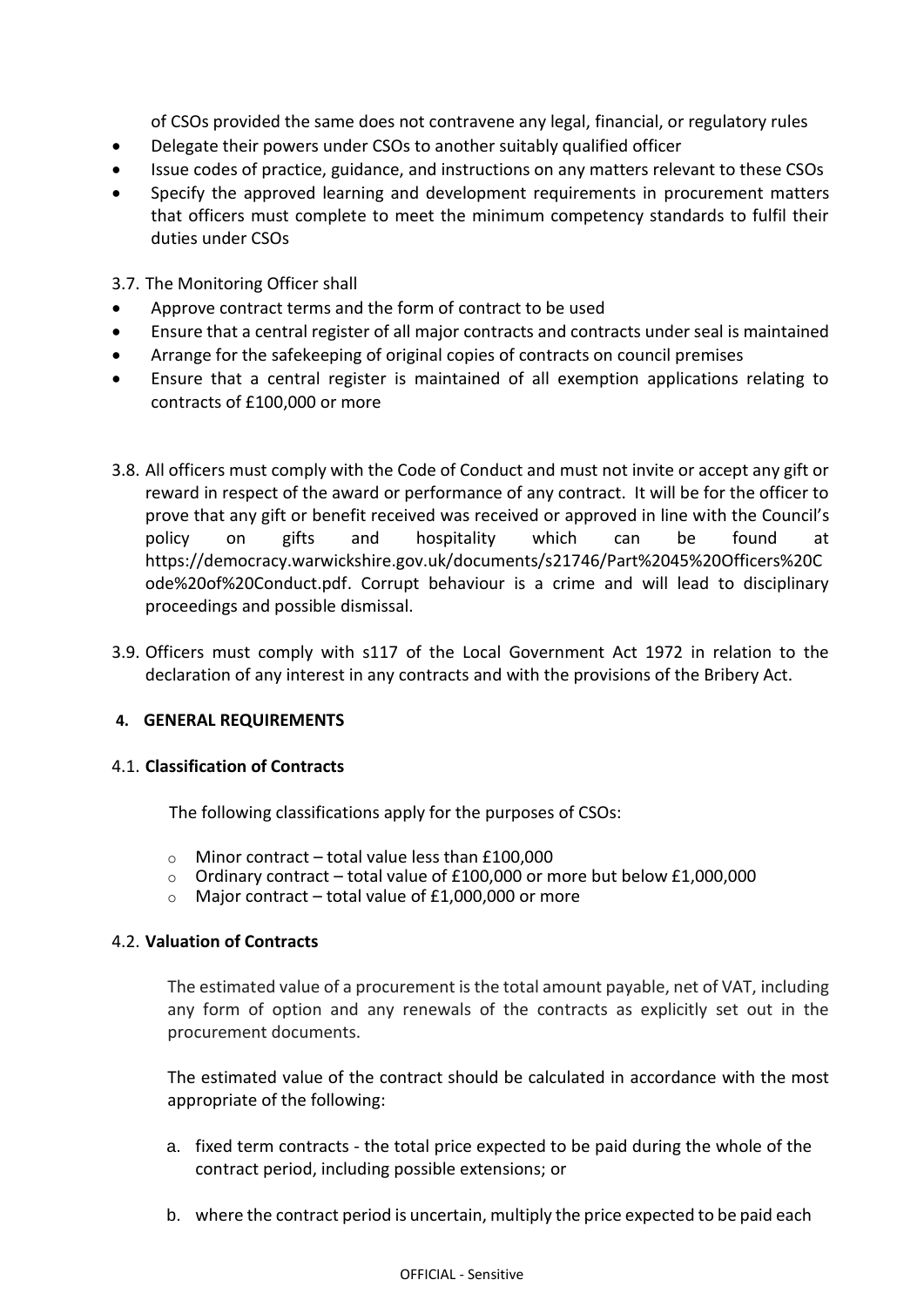month by 48; or

- c. if the purchase involves a series of separate transactions for the same type of item, the 'total value' is the expected aggregate value of all of those transactions
- d. for feasibility studies, it is the value of the scheme or contracts which may ultimately be awarded as a result

An *officer* **must not** select a method of calculating the value in order to avoid the requirements of these CSOs or procurement legislation.

A procurement **must not** be subdivided with the intention of preventing it from falling within CSO's or procurement legislation. The subdivision of contracts into smaller contracts or lots is only permitted where justified by objective reasons.

Where a procurement will result in contracts being let in "lots" or as a series of separate contracts that are similar or connected, advice **must be** taken from procurement and legal. The general rule is that the value in such cases is the total estimated value of all the related lots or contracts.

#### 4.3. **What must I do?**

All contracts must be let through a competitive process that meets the requirements of Section C unless an exemption has been granted or the arrangement is permitted by these CSOs. The level of competition and the process required is determined by Procurement Legislation and the Council's Code of Corporate Governance.

Adequate resources must be identified to manage the procurement and any contracts awarded.

There must be a procurement plan for all major contracts and for any contract the value of which exceeds the thresholds set by Procurement Legislation. No procurement may commence until the procurement plan has been submitted to and approved by the S.151 Officer or their nominated representative.

All references to value within CSOs are to value excluding any Value Added Tax applicable to the contract levied by government.

#### 4.4. **How do I start a procurement?**

As the Authorised Officer you should familiarise yourself with the requirements of CSO's and ensure you have the approvals required by paragraph 4.5 below. The Council must advertise, procure, and award contracts in accordance with all procurement legislation and statutory guidance in force from time to time.

Additional rules will apply to any procurement subject to funding by EU or central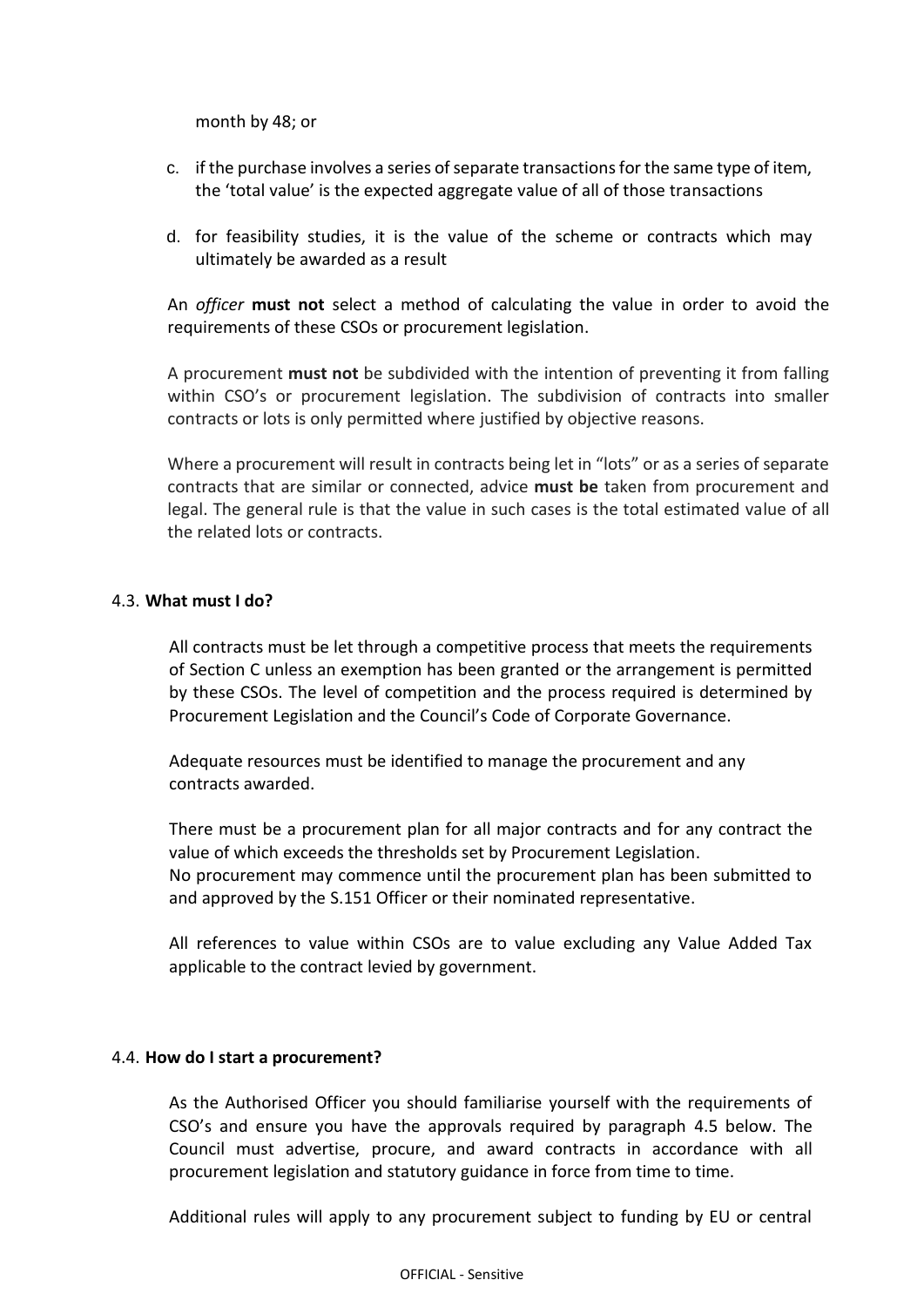government bodies. Where grant funding of any kind is used to fund a procurement advice must be taken from Legal Services to ensure compliance of the proposed activity.

If during the course of a procurement an issue arises upon which these CSO's are silent the matter shall be reported to the Monitoring Officer or their nominated representative for determination.

Procurements above the Procurement Threshold will always be conducted electronically using the Council's approved e-tendering portal by the Procurement Team unless the Service Manager – Contract Management and Quality Assurance or their nominated representative(s) give(s) prior consent in writing. Procurements below the Procurement Threshold will be conducted using an appropriately robust process in line with the provisions of CSO's and confirmed as acceptable by the Procurement Team.

In order to commence the process, you must be the Authorised Officer and you must take advice from Procurement on the following:

- Pre-procurement;
	- o Options appraisal
	- o Market engagement and
	- o Procurement strategy
- Strategic sourcing
- Spend and supplier intelligence and development and management of opportunities for innovation in supply chain
- Transactional, operational, and administrative procurement activity and the use of the electronic tendering system

The Authorised Officer must also take advice from Legal Services on

- All legal, regulatory, and constitutional aspects of the procurement process; and
- The content and form of any contract before it is made available to bidders (whether or not a formal tender is being carried out) and/or to be entered into on behalf of the Council

# 4.5. **Necessary Approvals**

- a. **Before a procurement is commenced and/or a contract is awarded**, all contracts and activity **must** be appropriately authorised in accordance with the council's scheme of delegation and project governance framework (where applicable) and in line with the table below.
- b. Any proposal to let a contract with an estimated total value of between £1,000,000 and £3,000,000 can **only** be approved by the deputy leader, the leader or cabinet (see table below). Authority must be obtained before a procurement commences.
- c. Any proposal to let a contract with an estimated total value of more than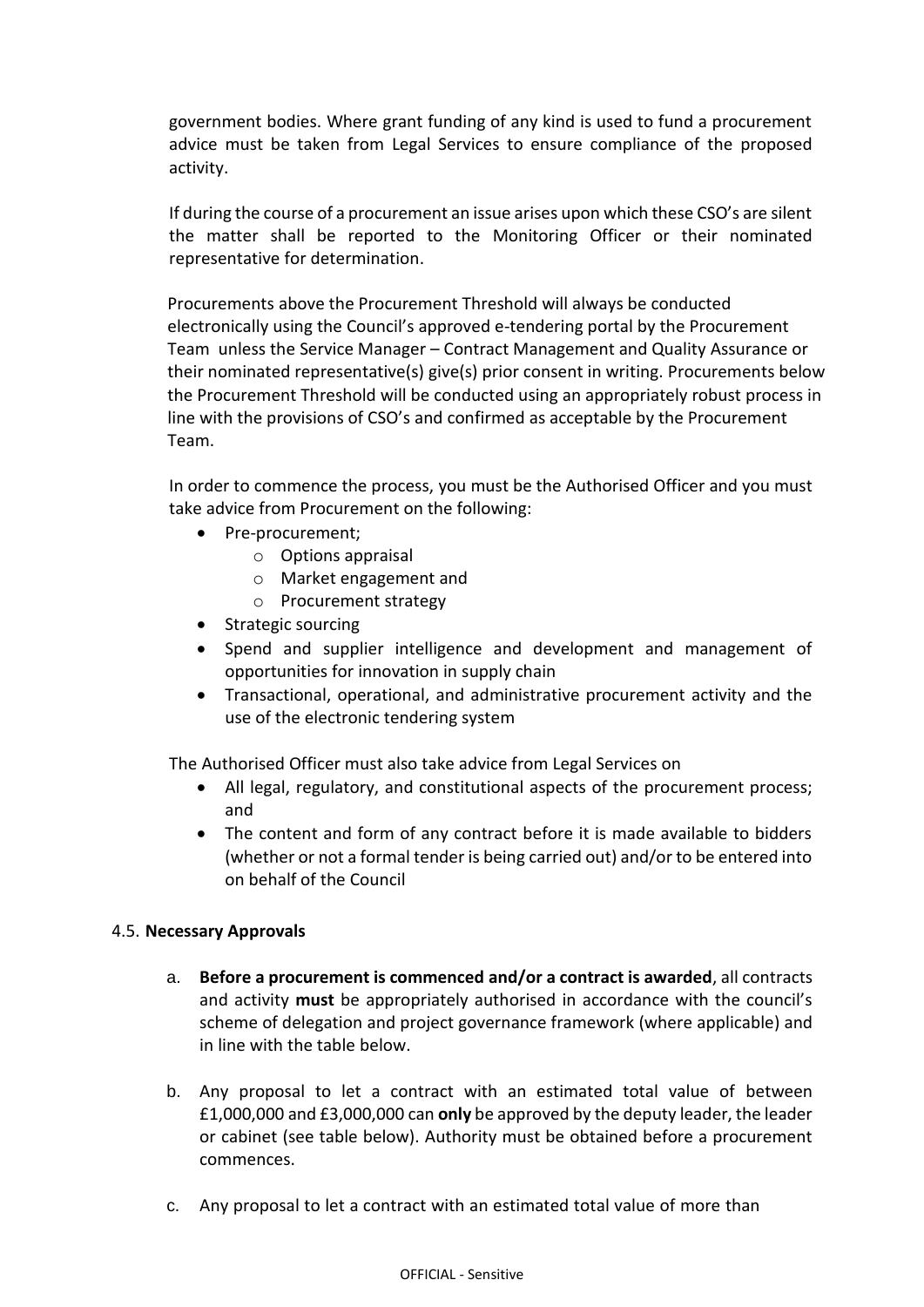£3,000,000 can **only** be approved by the cabinet or the leader (see table below). Authority must be obtained before a procurement commences.

- d. The approvals required are set out in the table below. They apply to all contracts regardless of the procurement process followed. They also apply to contracts awarded from framework arrangements including those let using an ESPO framework or an internal council procured framework. Where proposing to use a framework arrangement you **must** check with Legal Services and/or Procurement whether (a) the framework is valid and properly procured, (b) able to be utilised for the purpose proposed and (c) that your proposed process meets the requirements of the framework in question. Failure to do so may leave the Council at risk of a challenge and lead to delays and failures in service provision.
- e. Any *major contract* **must** comply with the key decision regime. When commissioning *major contracts*, the key decision is the proposal to begin a procurement process for a particular contract. Appropriate approvals **must** be obtained at that stage and not wait until award.
- f. The subsequent decision to award the *major contract* to a specific contractor will not be a key decision provided the value of the contract does not vary above the original estimated value by 10% or more.
- g. All contracts should be in writing.
- h. The terms and conditions of any contract must be approved in accordance with the table below.
- i. All contracts must be submitted to the appropriate person for signature in accordance with the table below.
- j. The written formalities should be completed **before** the contract is due to start.
- k. Letters of intent will only be used in exceptional circumstances and where approved by the s151 Officer in consultation with the Monitoring Officer

| <b>Total Contract</b>   | Column 1:           | Column 2:                 | Column 3:            | <b>Column 4:</b>        |
|-------------------------|---------------------|---------------------------|----------------------|-------------------------|
| Value                   | <b>Authority to</b> | <b>Approval of</b>        | <b>Authority to</b>  | <b>Contract Signing</b> |
|                         | start process       | <b>Contract Terms</b>     | award contract       |                         |
| <b>Major</b>            | Cabinet or leader.  | <b>Monitoring Officer</b> | Generally covered    | Send to Monitoring      |
| <b>Contracts</b>        |                     | unless standard terms     | by column 1. If bids | Officer for signing /   |
|                         | This will be a key  | and conditions have       | exceed the original  | sealing by              |
| More than<br>£3,000,000 | decision.           | already been              | estimates by 10%     | designated officers.    |
|                         |                     | approved as suitable      | or more then you     | The relevant            |
|                         | This authority will | by legal services.        | must report back to  | authority must be       |
|                         | also generally give |                           | leader or cabinet    | provided at the         |
|                         | the strategic       |                           | before award.        | same time.              |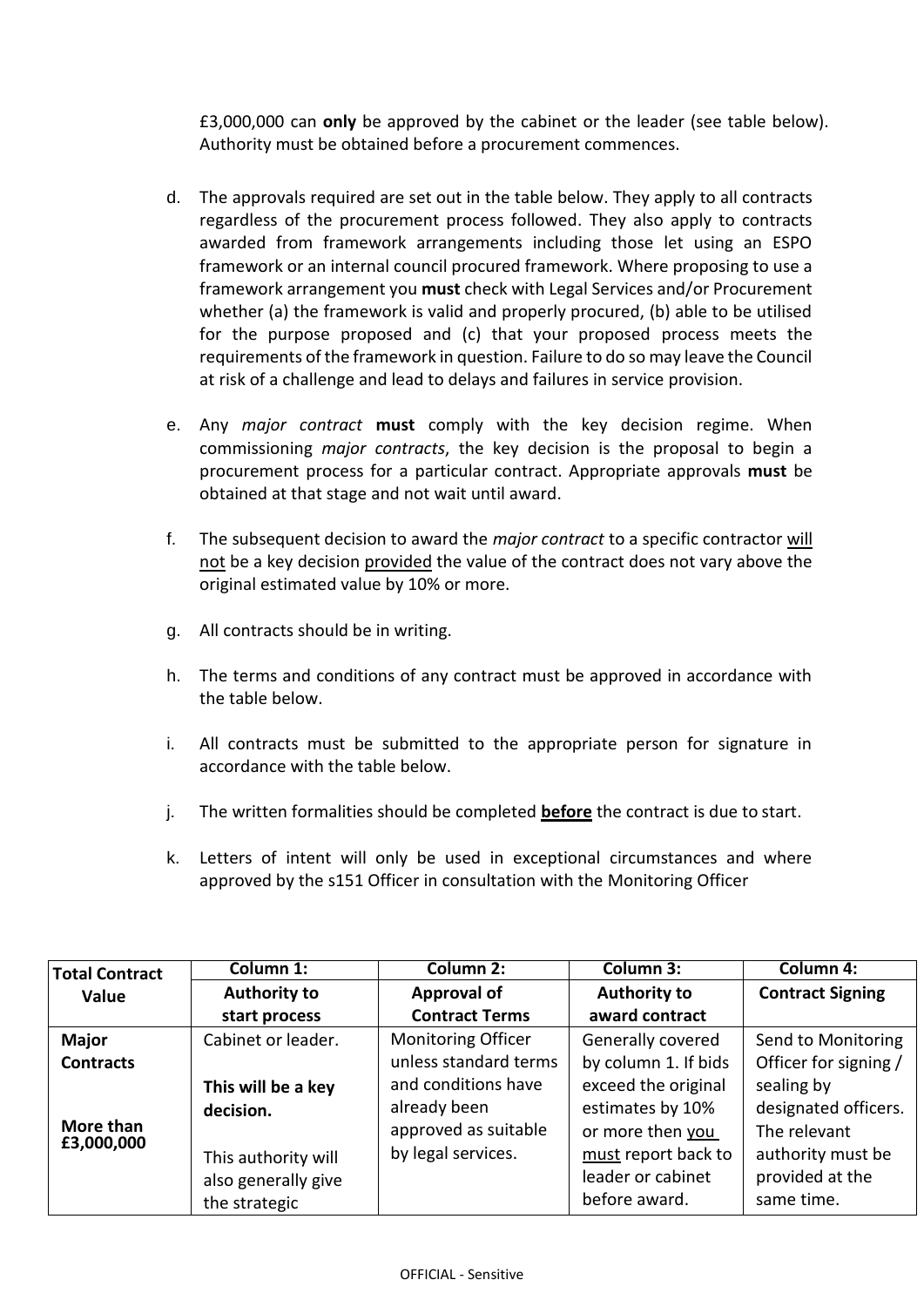|                                                                                | director delegated<br>authority to award<br>the contract.                                                                                                                                           |                                                                                                                                                                                                |                                                                                                                                                                            |                                                                                                                                                        |
|--------------------------------------------------------------------------------|-----------------------------------------------------------------------------------------------------------------------------------------------------------------------------------------------------|------------------------------------------------------------------------------------------------------------------------------------------------------------------------------------------------|----------------------------------------------------------------------------------------------------------------------------------------------------------------------------|--------------------------------------------------------------------------------------------------------------------------------------------------------|
| <b>Major</b><br><b>Contracts</b><br>£1,000,000<br>or more up to<br>£3,000,000  | Leader, deputy<br>leader or cabinet.<br>This will be a key<br>decision.<br>This authority will<br>also generally give<br>the strategic<br>director delegated<br>authority to award<br>the contract. | <b>Monitoring Officer</b><br>unless standard terms<br>and conditions have<br>already been<br>approved as suitable<br>by legal services.                                                        | Generally covered<br>by column 1. If bids<br>exceed original<br>estimates by 10%<br>or more then<br>report back to<br>leader, deputy<br>leader or cabinet<br>before award. | Send to Monitoring<br>Officer for signing<br>/sealing by<br>designated officers.<br>The relevant<br>authority must be<br>provided at the<br>same time. |
| Ordinary<br><b>Contracts</b><br>£500,000 or<br>more but<br>below<br>£1,000,000 | Strategic director or<br>person authorised in<br>writing by him/her.                                                                                                                                | <b>Monitoring Officer</b><br>unless standard terms<br>and conditions have<br>already been<br>approved as suitable<br>by legal services.                                                        | Same as column 1.                                                                                                                                                          | Strategic director or<br>above.                                                                                                                        |
| Ordinary<br><b>Contracts</b><br>£100,000 or<br>more but<br>below<br>£500,000   | Assistant director or<br>third tier manager or<br>person authorised in<br>writing by him/her.                                                                                                       | Monitoring Officer<br>unless standard terms<br>and conditions have<br>already been<br>approved as suitable<br>by legal services.                                                               | Line manager or<br>above of person<br>who gave<br>authority to start<br>the process<br>(column 1).                                                                         | Assistant director<br>or above.                                                                                                                        |
| <b>Minor</b><br><b>Contracts</b><br><b>Below</b><br>£100,000                   | Cost centre<br>manager or above.                                                                                                                                                                    | Purchase order terms<br>can be used unless the<br>contract is for works,<br>software, or the<br>services of a<br>consultant, in which<br>case legal or<br>procurement advice<br>must be taken. | Line manager or<br>above of person<br>who gave<br>authority to start<br>the process<br>(column 1).                                                                         | Third tier manager<br>or cost centre<br>manager or above.                                                                                              |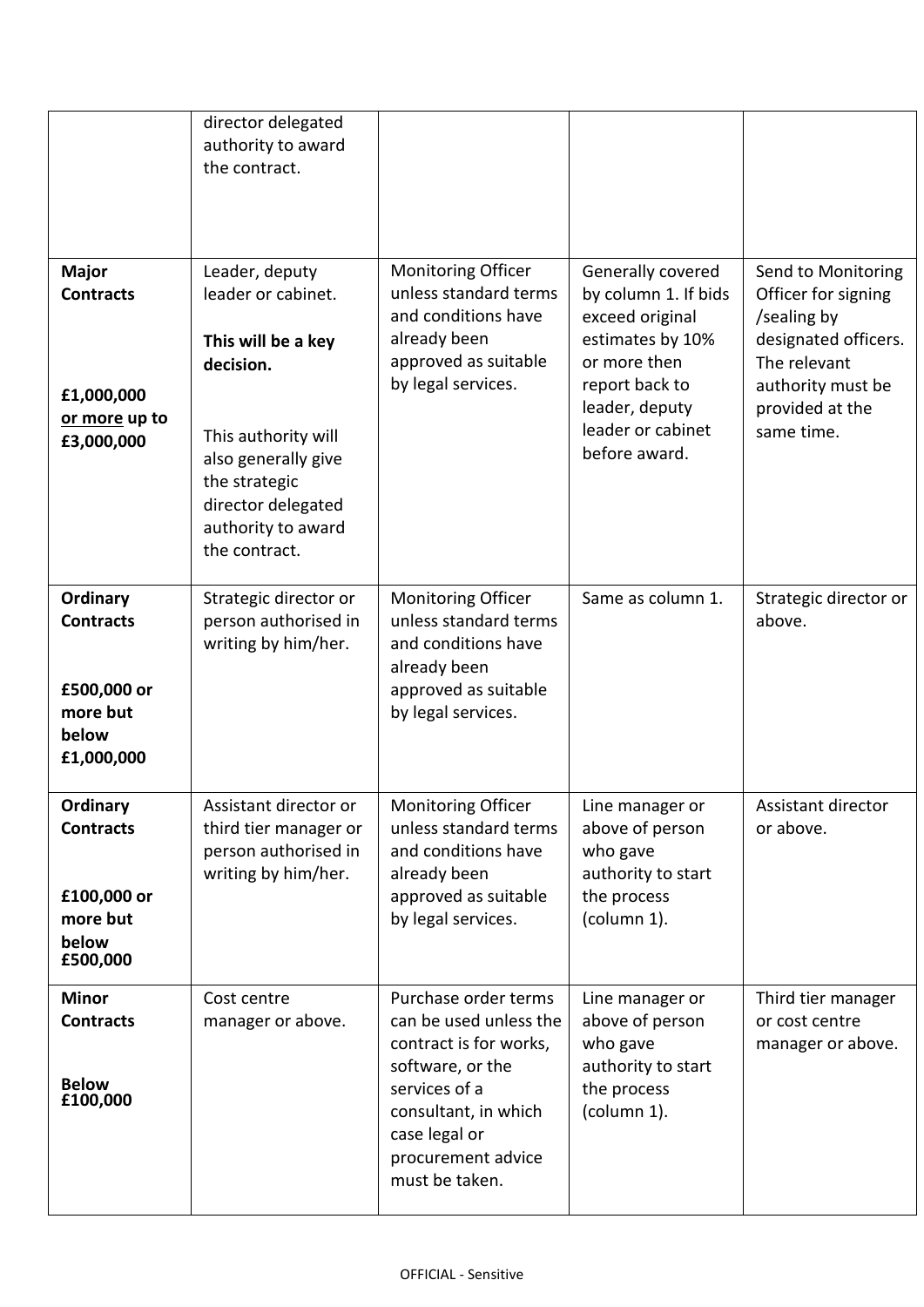# 4.6. **What if I want to change my contract?**

- You must take advice from Legal Services if:
	- You wish to amend a contract;
	- you wish to assign or novate a contract; or
	- you wish to terminate a contract before the expiry of the contractual term
- Where a variation means that the value of a contract would exceed the threshold set in Procurement Legislation, or where there is any material change to the contract, the contract must be treated as a new procurement under CSO's
- A change will not be deemed material if the value of the modification is both below the threshold set by procurement legislation and below 10% of the original contract value after indexation, or if permitted by the terms of the contract originally procured
- The authorisation needed for any change will be dependent upon the value of that change in line with financial delegations
- Officers must be satisfied that they have sufficient budget to cover any variation and that the variation is lawful, reasonable in all the circumstances and will achieve value for money
- A copy of all variations must be kept with the original contract and provided to procurement for inclusion on CSW-jets.

# 4.7. **Exemptions from CSOs**

- a. Any requirement of CSOs may be waived with the consent of both the s.151 officer and the Monitoring Officer subject to any legal restraints.
- b. Where a proposed contract is likely to exceed any legislatively binding procurement threshold in force at that time, no exemption can be authorised if such an exemption would result in a breach of procurement legislation.
- c. An application for a waiver (exemption) shall be:
	- submitted on the approved 'exemption form'
	- set out the reason for requiring the waiver; and
	- show how the proposal complies with any applicable law, demonstrates propriety, value for money and supports the council's objectives.
- d. Where an exemption from competition is necessary because of an unforeseeable emergency involving immediate risk to persons, property or serious disruption to council services the relevant strategic director and assistant director must submit a report to the s.151 officer and the Monitoring Officer as soon as practicable following the event. Any contract entered into for these purposes should be the minimum required to remove the immediate risk to persons or property or to reduce the disruption to council services to a manageable level.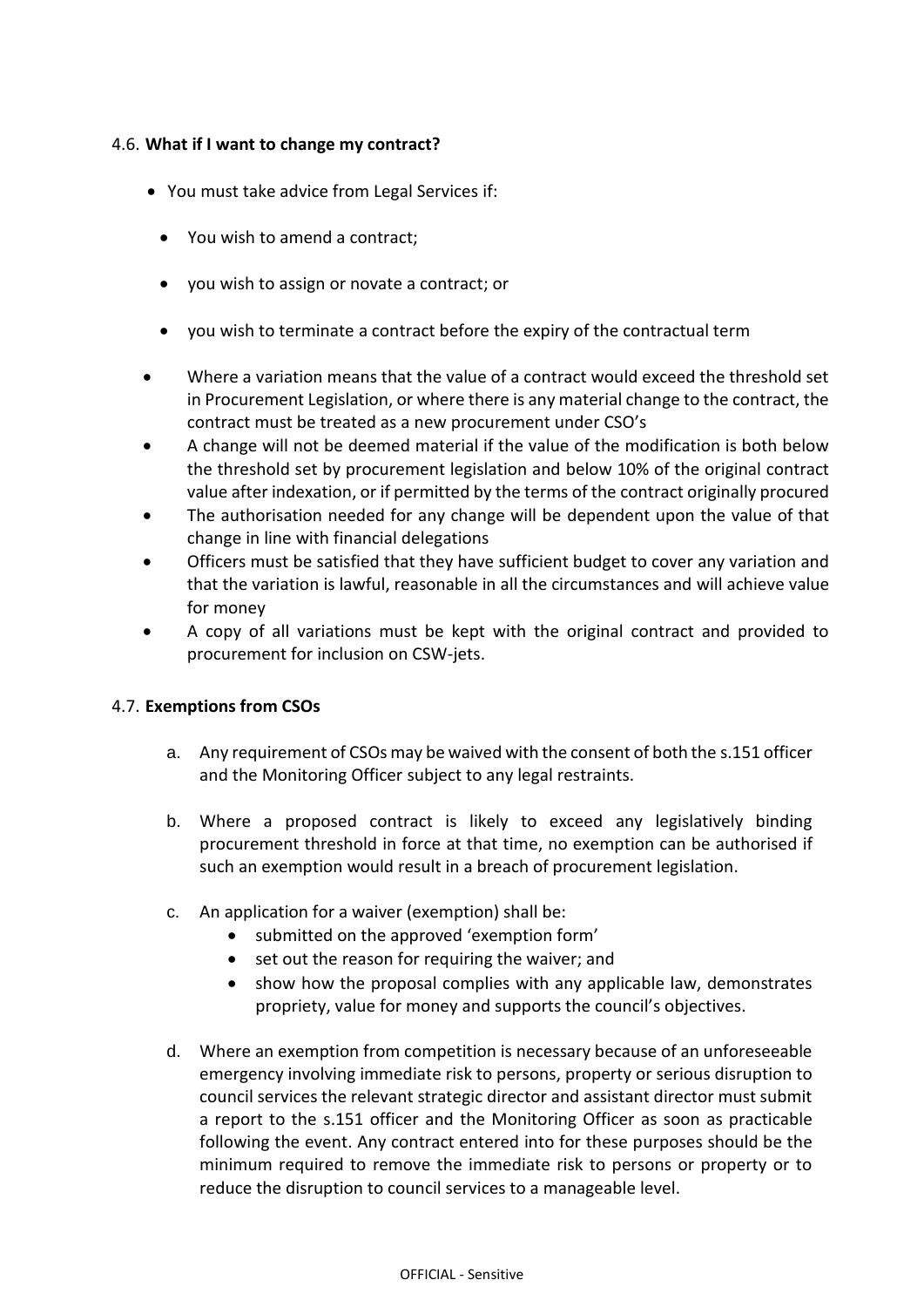e. In cases of urgency if the contract is likely to exceed £1,000,000 then the urgent key decision regime **must** be complied with before any contract is entered into.

# 4.8. **Contract Formalities, Signing and Sealing**

- Major Contracts: **By affixing the common seal of the council and** witnessed (signed) by one designated officer OR where there is no seal affixed, signed by at least two designated officers. Ordinary Contracts: **By affixing the common seal of the council and** witnessed (signed) by on designated officer OR where the contract value is between £500,000 and £999,999 and there is no seal affixed, signed by a strategic director or above OR where the contract value is between £100,000 and £499,999 and there is no seal affixed, by an assistant director or above. Minor Contracts: **By affixing the common seal of the council and** witnessed (signed) by one designated officer OR Signed by third tier manager, cost centre manager or above.
- a. Contracts shall be signed by the council as follows:

#### b. A contract **must** be sealed where:

- The council wishes to enforce the contract more than six years after its end;
- Or
- The price paid or received under the contract is nominal and does not reflect the value of the goods or services.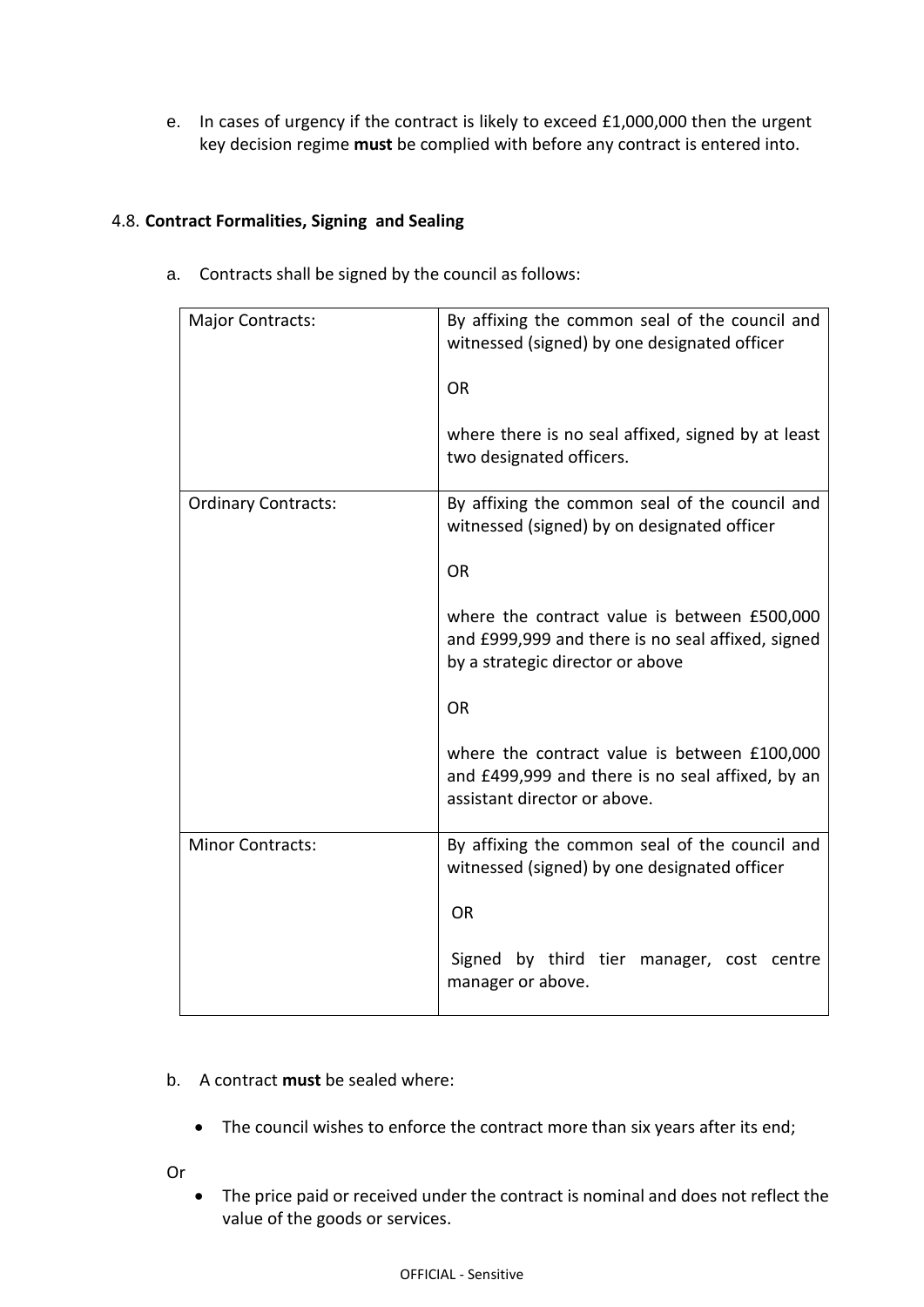- c. All contracts must be concluded formally in writing before the supply, service or construction work begins, except in exceptional circumstances, and then only with the written consent of the Monitoring Officer.
- d. The *authorised officer* is responsible for securing signature of the contract and must ensure that the person signing for the other contracting party has authority to enter into a legal agreement.
- e. The Council will undertake signing of contracts via docusign where practicable. Sealing must be done physically, and seals witnessed by an appropriately authorised officer. Legal Services maintains the record of authorised officers. All documents sealed must be recorded within the register held by Legal Services

# 4.9. **Contract Documents**

- a. All *contracts*, irrespective of value, shall clearly specify:
	- What is to be supplied;
	- The price to be paid and when;
	- Appropriate performance indicators;
	- Clear dates and times for performance;
	- Liquidated damages (where relevant); and
	- termination provisions.
- b. The Monitoring Officer must approve the terms and conditions of all contracts either as a standard form contract for particular types of matters or through a specific approval. This clause is complied with by taking appropriate advice from Warwickshire Legal Services on the terms that are acceptable.

#### 4.10. **Record Keeping**

- a. *The authorised officer* shall ensure that the following records in relation to successful tenders and awarded contracts are kept in the council's contract management system for at least 7 years following the end of the contract if the contract is signed and 15 years if the contract is under seal:
	- A copy of the executed contract
	- Any relevant correspondence or documents which may have a bearing on how the contract is interpreted
	- A record of any exemptions exercised and the reasons for them
	- A copy of the tender documents and responses received (including award criteria and evaluation criteria)
	- A copy of the Contract Signature Form
	- Confirmation of authority to award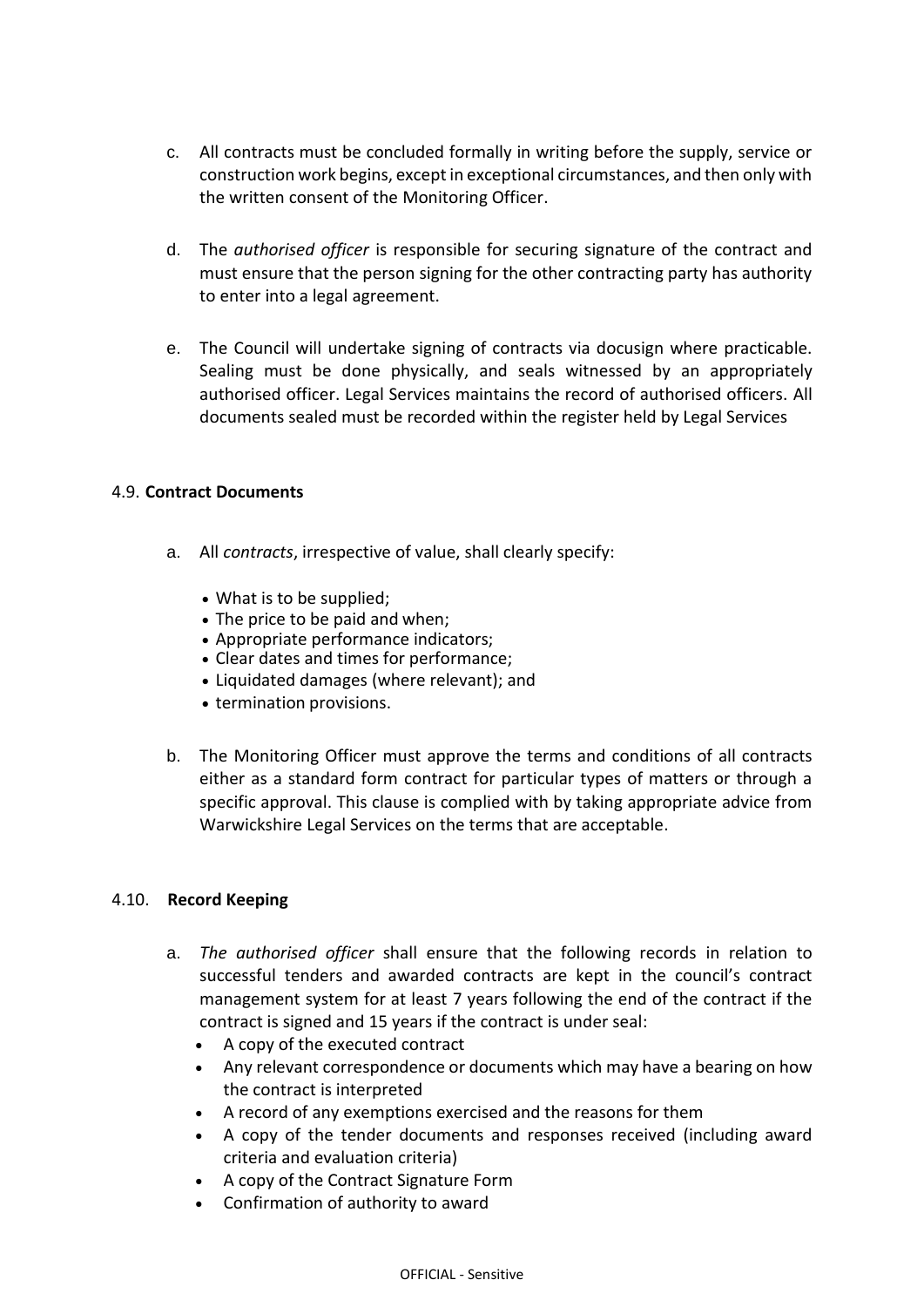- Procurement documentation confirming tender and award as required to be published in line with any relevant procurement legislation from time to time in force
- b. The authorised officer shall ensure that unsuccessful tenders and quotes are kept in the council's contract management system for a period of at least two years from the commencement of the contract to which they relate.
- c. *Originals* of signed contracts or deeds should be returned to Legal for secure storage unless otherwise agreed with the Strategy and Commissioning Manager for Legal and Democratic. Certified copies of contracts or deeds will be provided to the relevant service areas once executed.

# 4.11. **Contract Management, Evaluation and Review**

- a. All contracts must be managed in accordance with the council's contract management framework
- b. As a minimum and subject any additional requirements within the contract management framework for all *ordinary* and *major contracts*:
	- An up to date risk register should be maintained throughout the procurement process and during the life of the contract;
	- For identified risks, appropriate actions should be put in place to manage them.
	- There should be regular monitoring and reports during the contract period on:
		- performance;
		- compliance with programme, specification terms and conditions;
		- estimated final cost compared to budgets;
		- any value for money requirements; and
		- user satisfaction and risk management.
- c. Before commencing any procurement for a *major* contract or a contract above EU thresholds, the following steps must be completed:
	- A 'lessons learnt' report should be considered to inform the tendering process;
	- A business case must be approved; and
	- A procurement plan must be approved by the s.151 officers.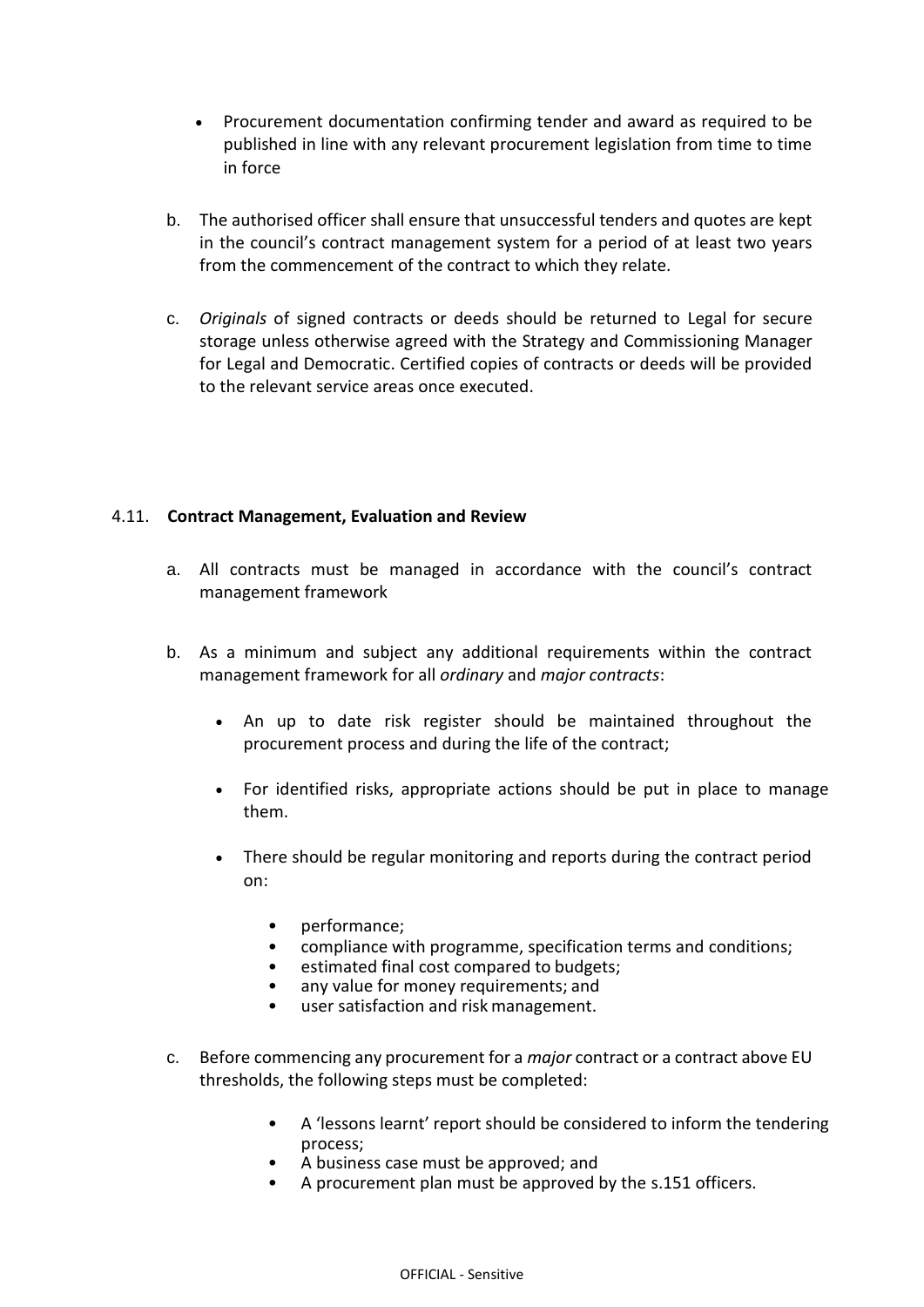# **5. STEPS PRIOR TO PURCHASE**

### *The Contracting Process*

- 5.1. This section sets out in more detail the requirements to be met and steps to be followed when dealing with a specific contract.
- 5.2. Before beginning a purchase, authorised officer must:
	- a. Assess the need for the expenditure;
	- b. Define the objectives of the purchase;
	- c. Calculate the *total value*;
	- d. Make sure that the appropriate approval is in place to start the process including adherence to the requirements of the Capital Project framework or Change Programme framework
	- e. Where necessary make sure that a procurement plan is in place
	- f. Make sure that the budget is available and approved to cover the **whole-life financial commitment** being made (including any internal and external charges or fees);
	- *g.* Make sure the *forward plan* requirements have been followed where the purchase is a *key decision;*
	- h. Ensure sufficient legal, procurement, finance, risk management and technical support is available throughout the entire procurement process;
	- i. Ensure sufficient resources will be available (i.e. people with sufficient skills and capacity) to manage the contract once it has been let;
	- j. Ensure the council's requirements for data security and information governance (including but not limited to the General Data Protection Regulation) are met;
	- k. Consider, when commissioning services, whether these could improve the economic, social, and environmental wellbeing of the area (social value).
- 5.3. For major contracts or contract above the Procurement Threshold :
	- a. Ensure that the matters at 4.1 have been complied with; and
	- b. Engage with procurement before any activity is undertaken to ensure compliance with procurement legislation
	- c. Consider any lessons learnt report from previous relevant tender processes;
	- d. Produce a business case for approval by the appropriate body;
	- e. Submit a fully completed procurement plan for approval by the s.151 officer;
	- f. Carry out an options appraisal in conjunction with legal and procurement to decide the best way to achieve the purchasing objectives, including internal or external sourcing, partnering, and collaborative procurement arrangements with another public authority or government department;
	- g. Consult users where appropriate about the proposed procurement, contract standards, performance, and user satisfaction monitoring;
	- h. Consult the market where appropriate and permitted by legislation in accordance with these CSOs and the advice of procurement
	- i. Assess the risks and how to manage them;
	- j. Agree with the Monitoring Officer, the approved form of contract to be used or if none the terms and conditions that are to apply to the proposed contract.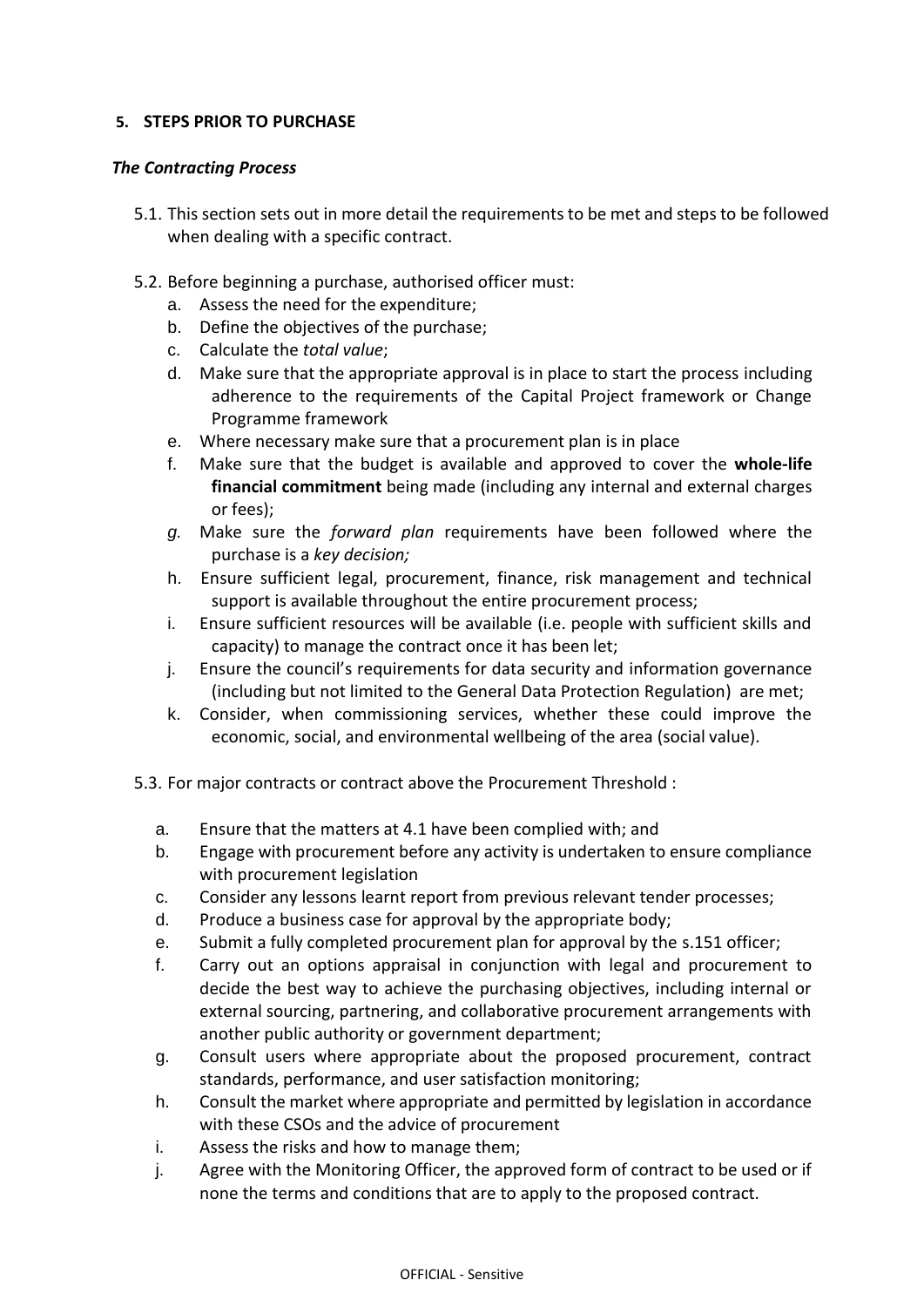- 5.4. The **Public Services (Social Value) Act 2012** requires the Council to consider at the preprocurement stage:
	- How the proposed procurement might improve the economic, social, and environmental well-being of the area;
	- How the Council may act with a view to securing that improvement in conducting the process of the procurement; and
	- Whether it should undertake any community consultation on the above.

Officers must consult the Procurement Team for advice on specifying requirements under Social Value and how to evaluate this as a part of any bids received.

# *Pre-Tender Market Research and Consultation*

- 5.5. Authorised Officers may consult potential suppliers prior to the issue of an invitation to tender about the nature, level and standard of the supply, contract packaging and other relevant matters. Records must be kept of this consultation.
- 5.6. Advice should be taken from procurement and/or legal services before any market engagement activity
- 5.7. Authorised Officers must not, once any pre-tender market research or consultation period has ended, seek or accept technical advice on the preparation of the actual invitation to tender or quotation from anyone who may have a commercial interest in bidding for the contract as this may prejudice the equal treatment of all potential tenderers and distort competition.

# *Prevention of Corruption*

5.8. The following clause (or suitable equivalent wording approved by Legal Services) must be included in every council contract:

*"The Council may terminate this contract and recover all its loss if the Contractor, its employees, or anyone acting on the Contractor's behalf do any of the following things:*

- *a. Offers, gives, or agrees to give to anyone any inducement or reward in respect of this or any other Council contract (even if the Contractor does not know what has been done); or*
- *b. Commits an offence under the Bribery Act 2010 or s117(2) of the Local Government Act 1972; or*
- *c. Commits any fraud in connection with this or any other Council contract whether alone or in conjunction with Council members, Contractors, or employees.*

*Any clause limiting the Contractor's liability shall not apply to this clause".*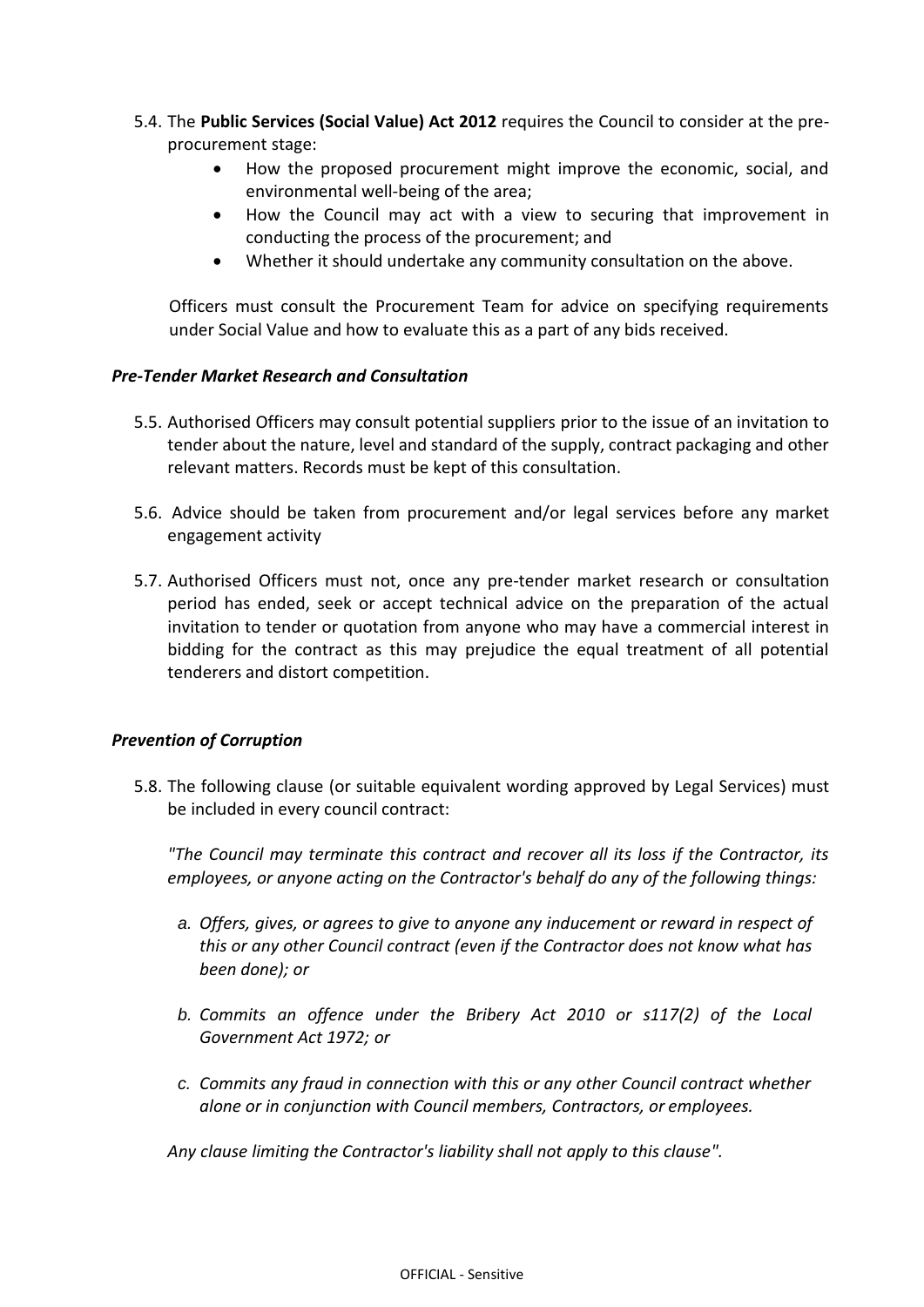# **6. CONDUCTING A PURCHASE OR DISPOSAL**

### 6.1. **Purchasing – Competition Requirements**

6.1.1 Where the total value for a purchase is within the values in the first column below, the award procedure in the second column must be followed as a minimum.

| <b>Total Value</b>                     | <b>Award Procedure</b>                                                                                                                                    |
|----------------------------------------|-----------------------------------------------------------------------------------------------------------------------------------------------------------|
| Minor-below<br>£25,000                 | One quotation confirmed in writing.                                                                                                                       |
| Minor - £25,000 to below £100,000      | Three written quotations of which at least one should<br>be local if appropriate. Local means has a place of<br>business in Warwickshire.                 |
| Ordinary & Major -<br>£100,000 or more | Invitation to tender to at least three tenderers. If the<br>contract value exceeds the applicable EU threshold the<br>procedure must also be EU compliant |

6.1.2 The authorised officer shall take appropriate advice from procurement to determine the method of conducting any purchase that exceeds threshold set within Procurement Legislation in force from time to time.

# 6.2. **The Appointment of Consultants to Provide Services**

- 6.1.3 A Consultant is someone engaged for a specific length of time to work (or provide a service) to a defined project brief with clear outcomes to be delivered, and who brings specialist skills or knowledge to the role. A consultant is not an employee, a fixed term employee, a locum, an agency, or a temporary worker or someone engaged to provide general day to day activities within a service.
- 6.1.4 Contracts for consultancy services are subject to the same competition requirements as any other type of contract and must be procured in accordance with these CSOs.
- 6.1.5 The engagement of a consultant shall follow the agreement of a brief that adequately describes the scope of the services to be provided, the total cost to be paid and any stage payment arrangements. The engagement shall also be subject to completion of a contract.
- 6.1.6 Self-employed consultants must not fall within the off- payroll working rules i.e. IR35. It is the responsibility of the authorised officer to ensure that all tax and legal advice regarding the terms of any consultancy appointment is taken in advance of the procurement activity and actioned.
- 6.1.7 Records of consultancy appointments shall be maintained in accordance with these CSOs and entered on the contract management system as for any other contract.
- 6.1.8 Consultants shall be required to provide evidence of and maintain professional indemnity insurance policies to the satisfaction of the council's insurance team for the periods specified in the respective agreement.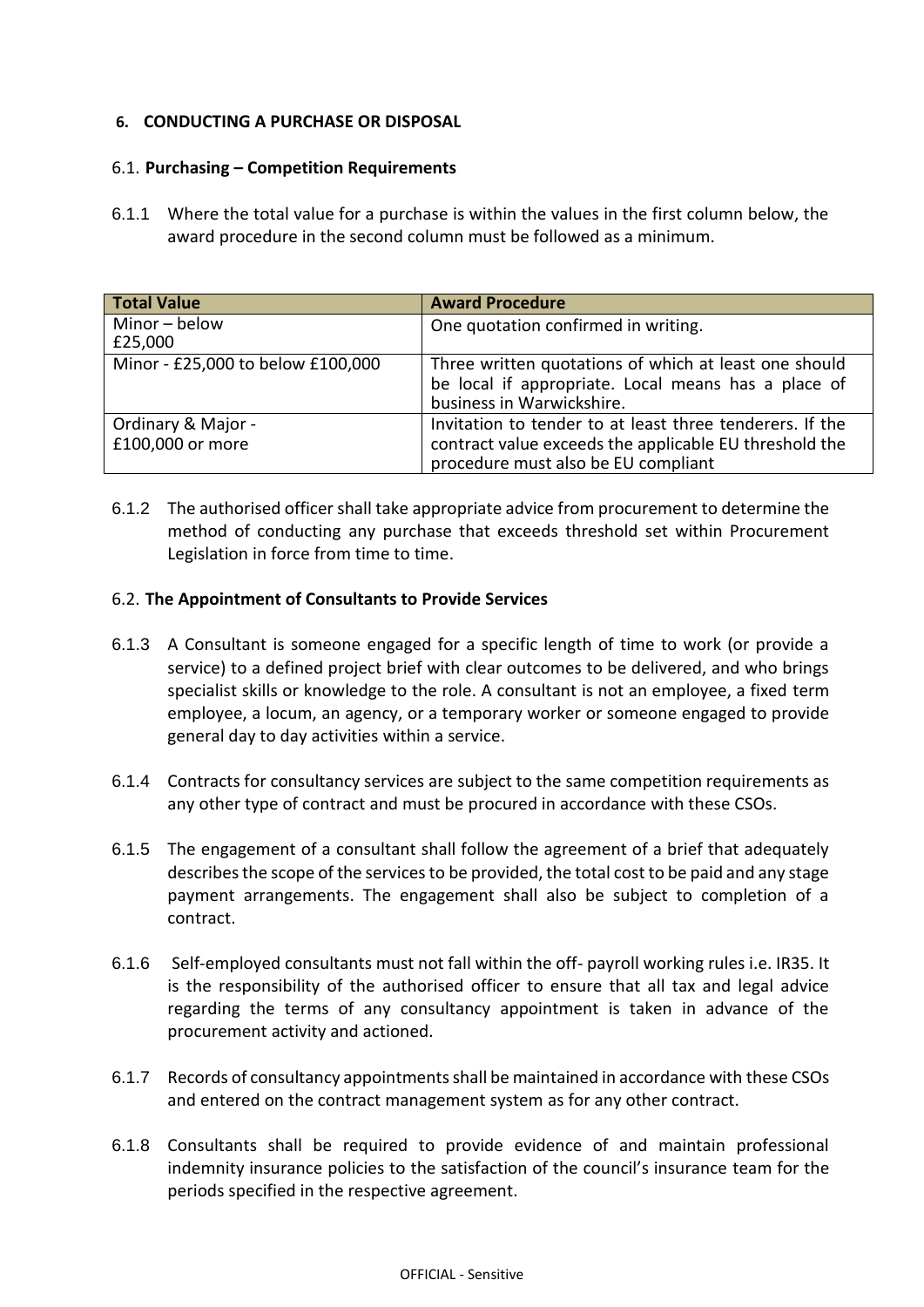# **7. Transparency**

7.1. All spend in excess of £500 must be published on the council's website and in addition, contracts over £5000 must also be published on the council's website.

# **8. Framework Agreements**

- 8.1. The term of a framework agreement must not exceed four years without the written consent of the Monitoring Officer. Such consent will only be given where there is a legally permissible justification for a framework in excess of four years.
- 8.2. Contracts based on framework agreements may be awarded by either:
- Applying the terms laid down in the framework agreement (where such terms are sufficiently precise to cover the particular call-off and permit it this may be done without reopening competition); or
- Where the terms laid down in the framework agreement are not precise enough (or do not permit direct awards) by holding a mini competition in accordance with the terms of the particular framework or in accordance with the following procedure where the framework terms are unclear:
- o Inviting the organisations within the framework agreement who are capable of delivering the contract to submit written tenders;
- o Fixing a time limit which is sufficiently long to allow tenders for each specific contract to be submitted, taking into account factors such as the complexity of the subject of the contract; and
- $\circ$  Awarding each contract to the tenderer who has submitted the best tender on the basis of the award criteria set out in the framework agreement.
- $\circ$  Observing a standstill period before finalising the award where applicable

#### **9. Collaborative and Partnership Arrangements**

9.1. In order to secure value for money the council may enter into collaborative procurement arrangements. The authorised officer must consult the Monitoring Officer and the Service Manager, Contract Management and Assurance where the purchase is to be made using collaborative procurement arrangements to ensure that all legal requirements are met and the Council has vires to undertake the arrangement.

- 9.2. Collaborative and partnership arrangements include but are not limited to examples of joint working where one partner takes the lead and awards contracts on behalf of the other partners, long-term collaborative partnerships, pooled budgets, and joint commissioning.
- 9.3. Collaborative arrangements between public bodies for shared services where the aim of the arrangement is for the participating bodies to be provided with services by each other or through a Teckal company rather than by an external provider may fall outside the need for competition if the conditions in CSO 2.2(e)(iii) can be met.

#### **10. Setting Standards and Award Criteria**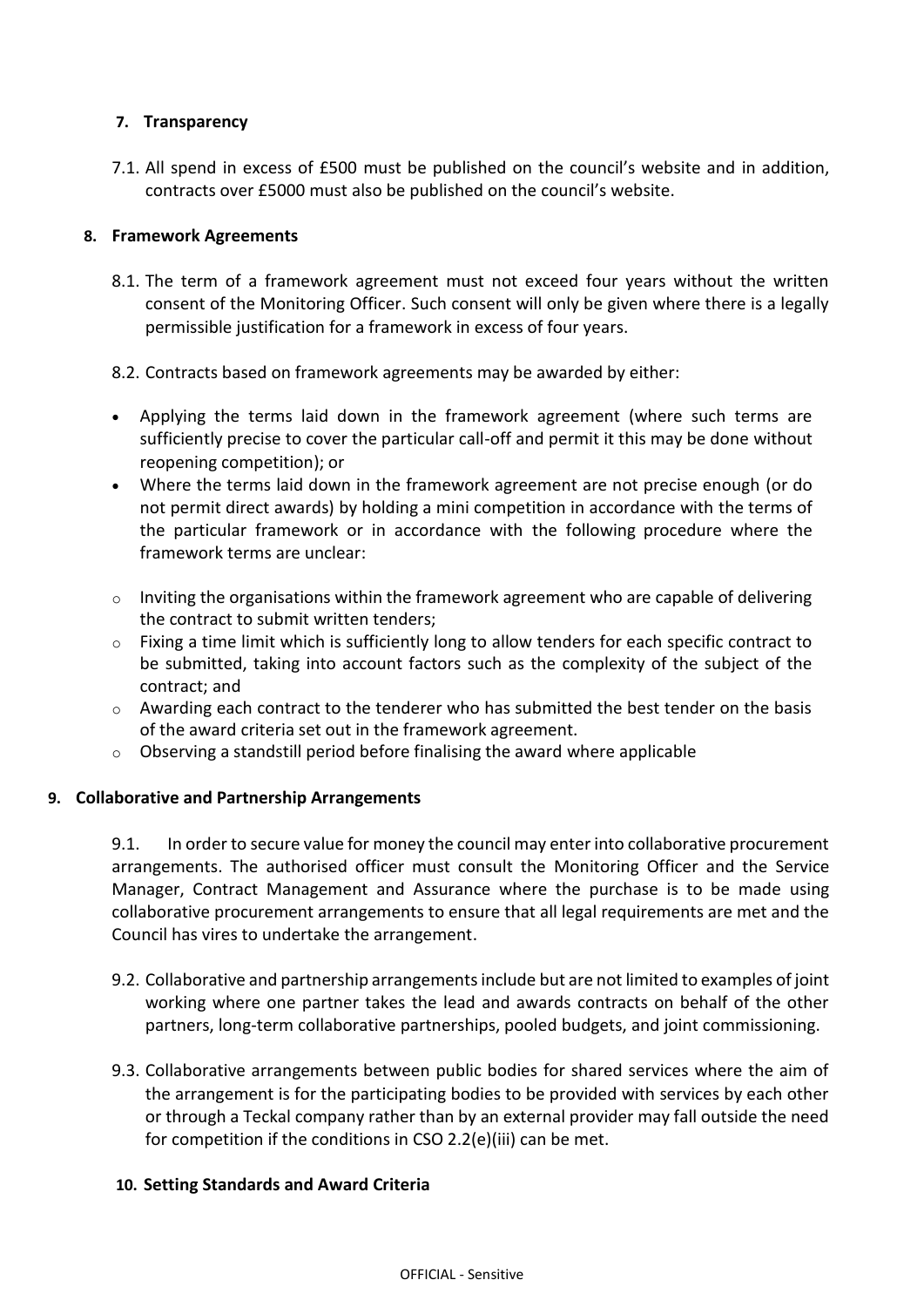- 10.1. **Before seeking bids or commencing any procurement activity,** the authorised officer must define the selection and award criteria that are appropriate to the purchase ensuring that they are designed to secure an outcome giving value for money for the council.
- 10.2. Authorised officers are responsible for ensuring that all tenderers for a contract are suitably assessed. The assessment process shall establish that all potential tenderers have sound economic and financial standing and sufficient technical ability and capacity to fulfil the requirements of the council.
- 10.3. The criterion for award of a contract shall be the "most economically advantageous". This must be further defined by reference to sub-criteria which may refer only to relevant considerations. These may include price, service, quality of goods, running costs, technical merit, previous experience, delivery date, cost effectiveness, quality, relevant environmental considerations, aesthetic and functional characteristics (including security and control features), safety, after-sales services, technical assistance, social value and any other relevant matters.
- 10.4. Selection and award criteria must not include non-commercial considerations and must comply with procurement legislation at the time the procurement commences
- 10.5. Any shortlisting exercise must be carried out in accordance with the published terms of tender and have regard to the financial and technical standards relevant to the contract and the published selection and award criteria.

#### **11. Invitations to Tender / Quotations**

- 11.1. All invitations to tender or quotation must:
	- Specify the goods, service or works that are required, together with the terms and conditions of contract that will apply; and
	- State that the council is not bound to accept any quotation or tender.
- 11.2. **All tenderers invited to tender or quote must be issued with the same information at the same time and subject to the same conditions. Any supplementary information must be given on the same basis.** All invitations to tender shall include:
	- Clear instructions on how and where tenders are to be submitted, together with the date and time by which they are to be received;
	- A specification that describes the council's requirements in sufficient detail to enable the submission of competitive offers;
	- A description of the award procedure;
	- Full details about how the bids will be assessed, including any weighting and subcriteria that apply and any "pass mark" for any stage of the procurement;
	- $\bullet$  Information on the council's policies as appropriate, e.g.: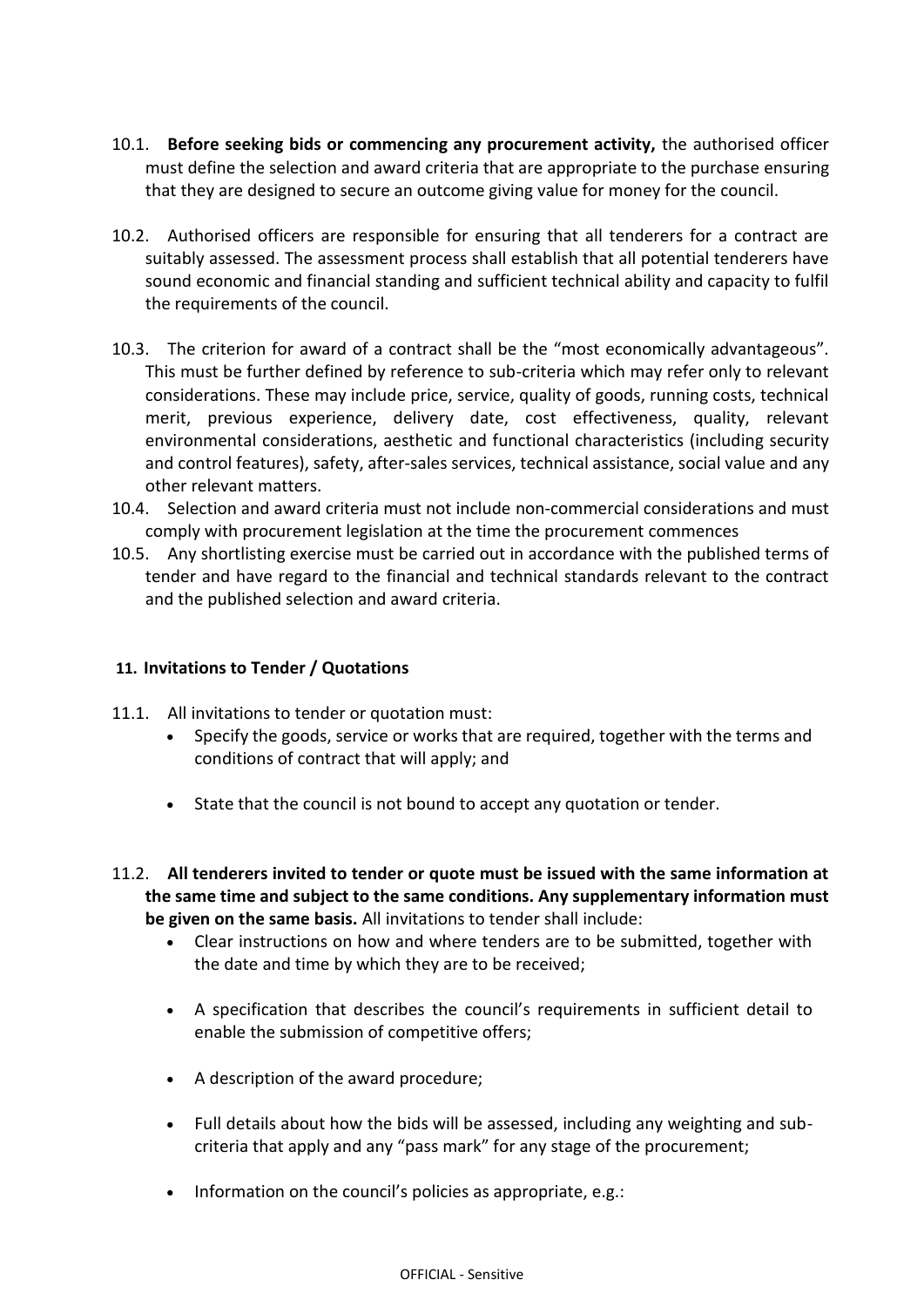i.Equalities; ii.Complaints; iii.Sustainability

- 11.3. All invitations to tender shall state that any tender received after the date and time stipulated in the invitation to tender may be rejected and not considered.
- 11.4. All invitations to tender shall include requirements for tenderers to:
	- Declare that the tender content, price or any other figure or particulars concerning the tender have not been disclosed by the tenderer to any other party (except where such a disclosure is made in confidence for a necessary purpose e.g. legal, financial advice etc); and
	- Complete fully and sign a form of tender and certificates relating to canvassing and non-collusion.
	- Submit tenders to the council on the basis that they are compiled at the tenderer's expense.
- 11.5. The council's approved E-tendering system must be used for all competitive procurement activity unless agreed otherwise by the Service Manager, Contract Management and Assurance or otherwise approve by these CSOs.
- 11.6. No tender will be considered unless submitted in accordance with the conditions of participation included within the invitation to tender / quote.

# **12. Submission, Receipt and Opening of Tenders**

- 12.1. Tenderers must be given an adequate period in which to prepare and submit a tender, consistent with the complexity of the contract. Procurement legislation lays down specific time periods and processes that must be followed for procurements above the published thresholds at the time the procurement commences. Below thresholds contracts must still be treated in accordance with this clause 12.1
- 12.2. All tenders must be returned in accordance with the system requirements of the council's E-tendering system and/or as required in any specific documentation published.
- 12.3. Tenders received by fax or electronic means outside of the council's e-tendering system (e.g. email) must be rejected, save that quotations for minor contracts under £10,000 may be received by email.
- 12.4. All tenders are to be opened at the same session after the period for their submission has ended. Tenders must be opened in the presence of at least two officers.
- 12.5. The arithmetic in compliant tenders must be checked. If arithmetical errors are found they should be notified to the tenderer, who should be requested to confirm their tender.

# **13. Clarification Procedures and Post-Tender Negotiations**

13.1. Providing clarification of an invitation to tender to potential or actual tenderers or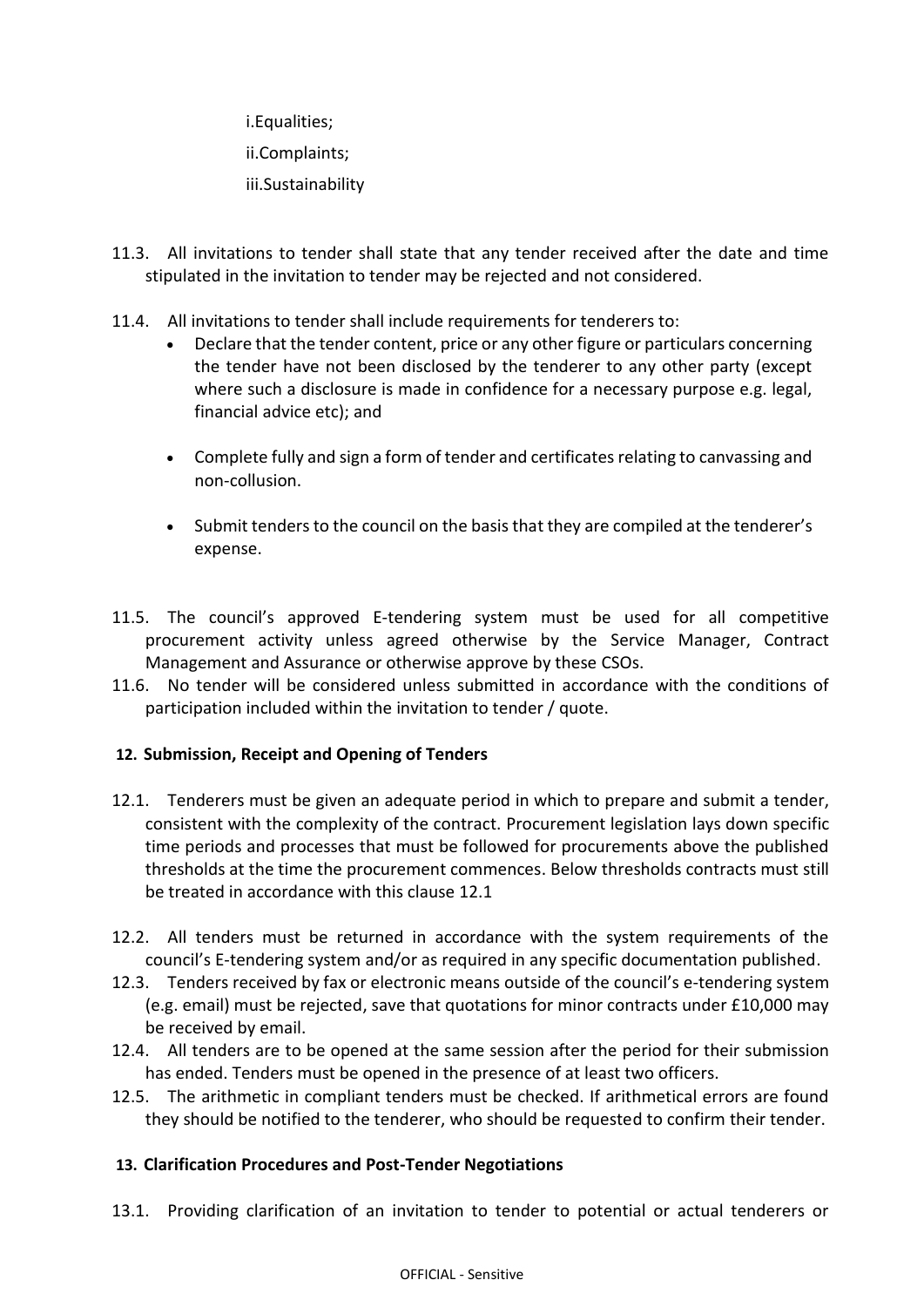seeking clarification of a tender prior to the closing date whether in writing or by way of a meeting is permitted.

- 13.2. However, discussions with tenderers after submission of a tender and before the award of a contract with a view to obtaining adjustments in price, delivery, or content (i.e. post tender negotiations) must be the exception rather than the rule. In particular, such negotiations must not be conducted) without the agreement of the Monitoring Officer.
- 13.3. If post tender negotiations appear necessary after a single stage tender or after the second stage of a two-stage tender, then you should take legal advice on whether negotiations are permissible. Normally such negotiations should be undertaken with all those who have met the selection criteria in the original process. During negotiations, the council's requirements set out in the original procedure should not be substantially altered and no material change should be made to the risk profile of the contract. The prior approval of the Monitoring Officer is required to any proposal to negotiate in other circumstances.

# **14. Evaluation, Award of Contract and Debriefing Tenderers**

- 14.1. Apart from the debriefing required or permitted by these CSOs, the confidentiality of quotations, tenders and the identity of tenderers must be preserved at all times and information about one tenderer's response must not be given to another during the evaluation process.
- 14.2. Quotations and tenders must be evaluated in accordance with the award criteria. During this process, authorised officers shall ensure that submitted tender prices are compared with any pre-tender estimates and that any significant differences are examined and resolved satisfactorily.
- 14.3. For ordinary and major contracts authorised officers must advise all tenderers in writing of their award decisions. For contracts that are subject to Public Contract Regulations or other UK applicable procurement legislation this must be in the form of intention to award letters (award notification letters) that are issued simultaneously to all tenderers advising them of the intention to award the contract to the successful tenderer and providing them with a 'standstill period' of at least 15 days (10 days if notification letters are sent by the council's approved E-tendering system) in which to challenge the decision before the contract award is confirmed.
- 14.4. For contracts that are subject to advertising and publication requirements within Procurement Legislation, the council's 'intention to award notification letter' standard template must be used, which includes the following debriefing information:
- How the award criteria were applied
- The name of the successful tenderer(s);
- The score of the tenderer, together with the score of the successful tenderer;
- Details of the reason for the decision, including the characteristics and relative advantages of the successful tender; and
- Confirmation of the date before which the council will not enter into the contract (i.e. the date after the end of the 'standstill period').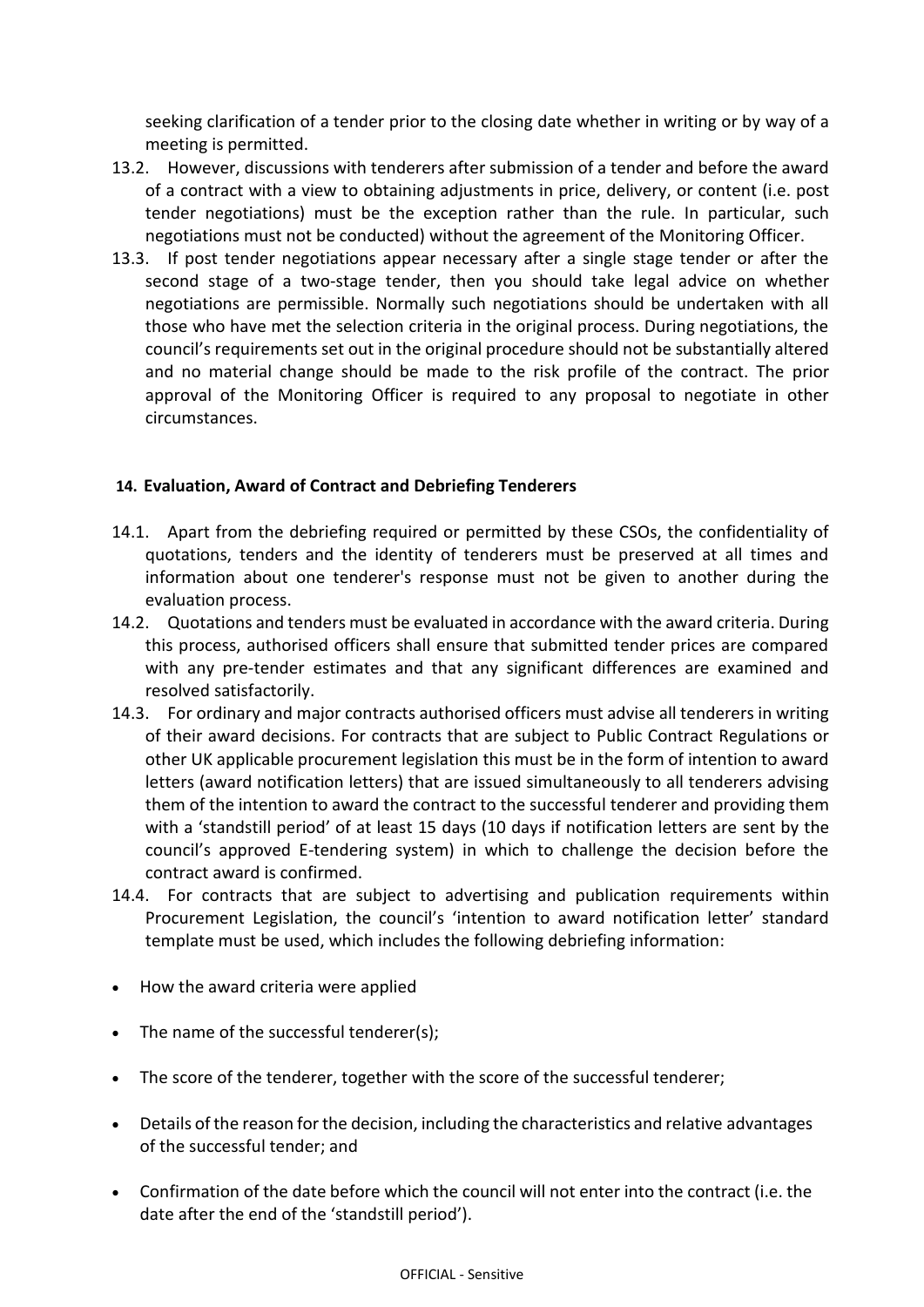- 14.5. If a decision is challenged by an unsuccessful tenderer, after the issue of an intention to award notification letter, then the authorised officer shall immediately inform the s.151 officer and seek the advice of the Monitoring Officer on next steps. No contract may be awarded until the s.151 officer and the Monitoring Officer are satisfied that the matter has been resolved.
- 14.6. Authorised officers shall ensure that the contract formalities are completed following the award of the contract (see CSO 2.5).

#### **15. Publication of Contract Awards**

- 15.1. The award of all contracts over £5,000 must be published via the council's contract management system.
- 15.2. The award of all contracts over £25,000 must be published on contracts finder. Publication will be undertaken by the Procurement Team.
- 15.3. The award of contracts above the relevant published procurement threshold applicable at the time of the commencement of procurement must be published as required by Procurement Legislation.

# **16. The Council as a Supplier - Providing Works, Goods or Services to External Organisations**

- 16.1. The s.151 officer and the Monitoring Officer must be consulted where work for an external organisation is contemplated.
- 16.2. Any proposals to work for an external organisation must be approved by the strategic director responsible for the service and the approval recorded in writing in accordance with the Councils Standing Orders and Delegations.
- 16.3. A robust business case must be produced and approved by Commercial Delivery Group and Corporate Board before any arrangement is entered into where the council acts as a supplier. That business case must have input from Finance and take into account the full, whole life costs to the council of delivering the goods, works or services concerned and that appropriate insurance and contract terms can be agreed. The financial viability of such business cases must be approved by the s.151 officer. The key decision regime applies to the council providing services over £1,000,000 as well as to purchasing services over £1,000,000.

#### **17. Disposals**

17.1. Assets for disposal must be sent to public auction except where:

a. Better value for money is likely to be obtained by inviting quotations or tenders; or

b. The prior approval of the s.151 officer and the Monitoring Officer has been obtained to the selling of specified items on an auction website such as eBay; or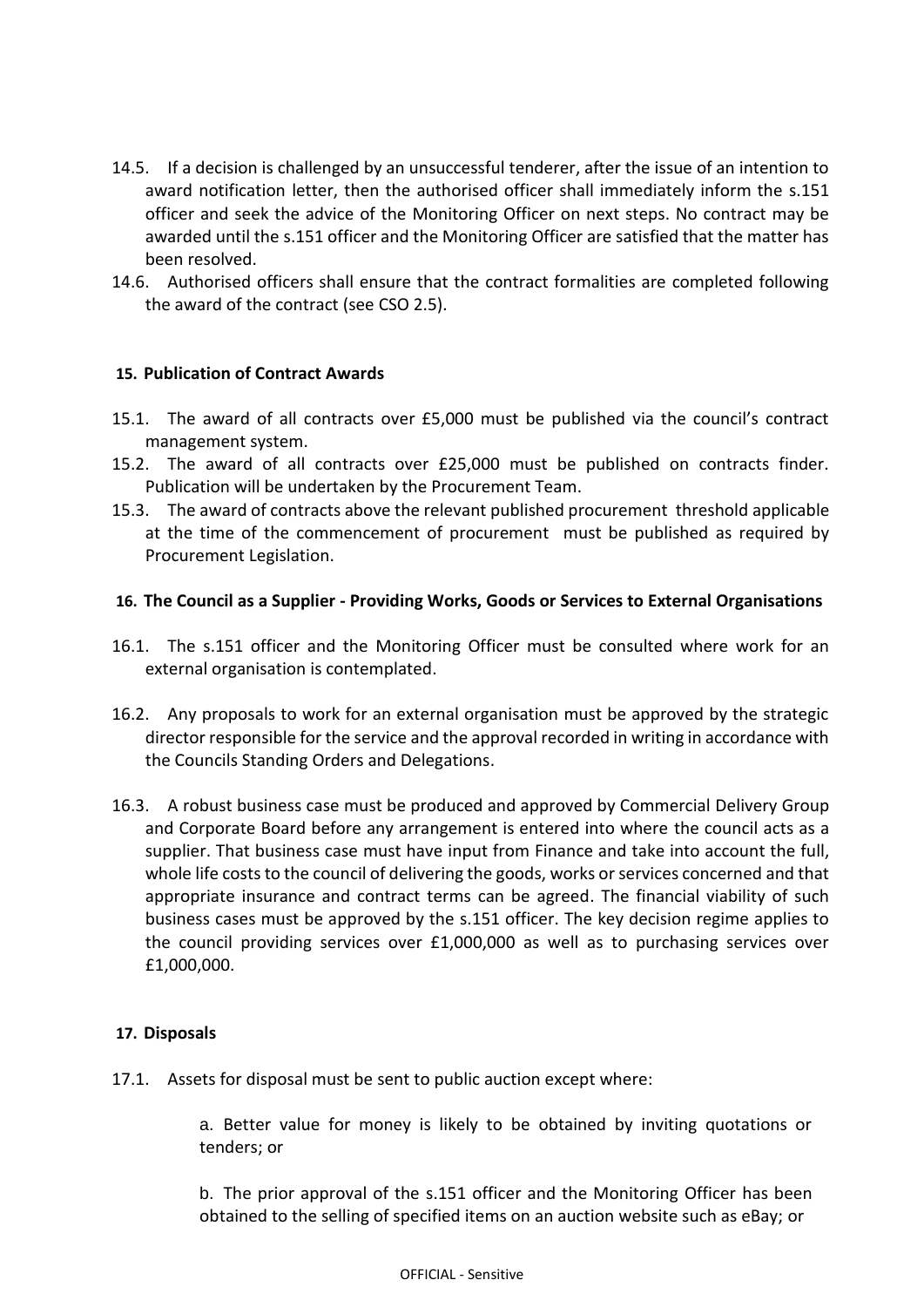c. Specific disposal procedures have been agreed by the council for certain types of assets.

- 17.2. Goods or assets may be disposed of via public auction, including electronic auctions, without further specific consent being sought provided the following conditions are met;
	- a. The council owns the item and has the right to sell it;

b. Appropriate market research has been carried out to establish the estimated value of the item and verified by procurement officers;

- c. The estimated value of the item to be auctioned does not exceed £10,000;
- d. A reasonable reserve price is set for the item based on the estimated value;
- e. The item is withdrawn from sale if it does not reach its reserve price;
- f. The item is in good working condition and fit for purpose, and complies with relevant legislation, in particular:
	- •any electrical item bears a valid Electrical Safety Check label, completed by a registered electrician who is registered on the Kite Mark Scheme, the Electrical Safety Register, or the Electric Safe Register. The date of the inspection on the label must not be more than 12 months prior to the date of sale.
	- •any item of furniture complies with the Furniture and Furnishings (Fire Safety) Regulations 2010. Any item of furniture, with the exception of mattresses and bed bases, will have a permanent label in compliance with the regulations.
	- •any computer or data storage device is adequately wiped of data, to ensure that no information, particularly personal data, remains on the device.
- g. When an item is disposed of, any listing or description of it must NOT give any indication that the council provides any guarantee for the product or any promise to make good any defects. All items are to be carefully and truthfully described in detail and any known defects highlighted. The following or similar wording must be prominent within the listing or description

ITEM IS SOLD AS IS: THE SELLER DISCLAIMS ANY WARRANTY AS TO MERCHANTABILITY OR FITNESS FOR ANY PARTICULAR PURPOSE OR DESIGN

- h. A record of the steps taken under a) to g) is kept for a period of 2 years.
- 17.3. Applications for approval of the disposal of goods / assets by auction which do not meet the above conditions should be made to the Exemption Panel who will liaise with the Monitoring Officer and s151 Officer as required.
- 17.4. An individual purchasing goods at auction without the opportunity to inspect the goods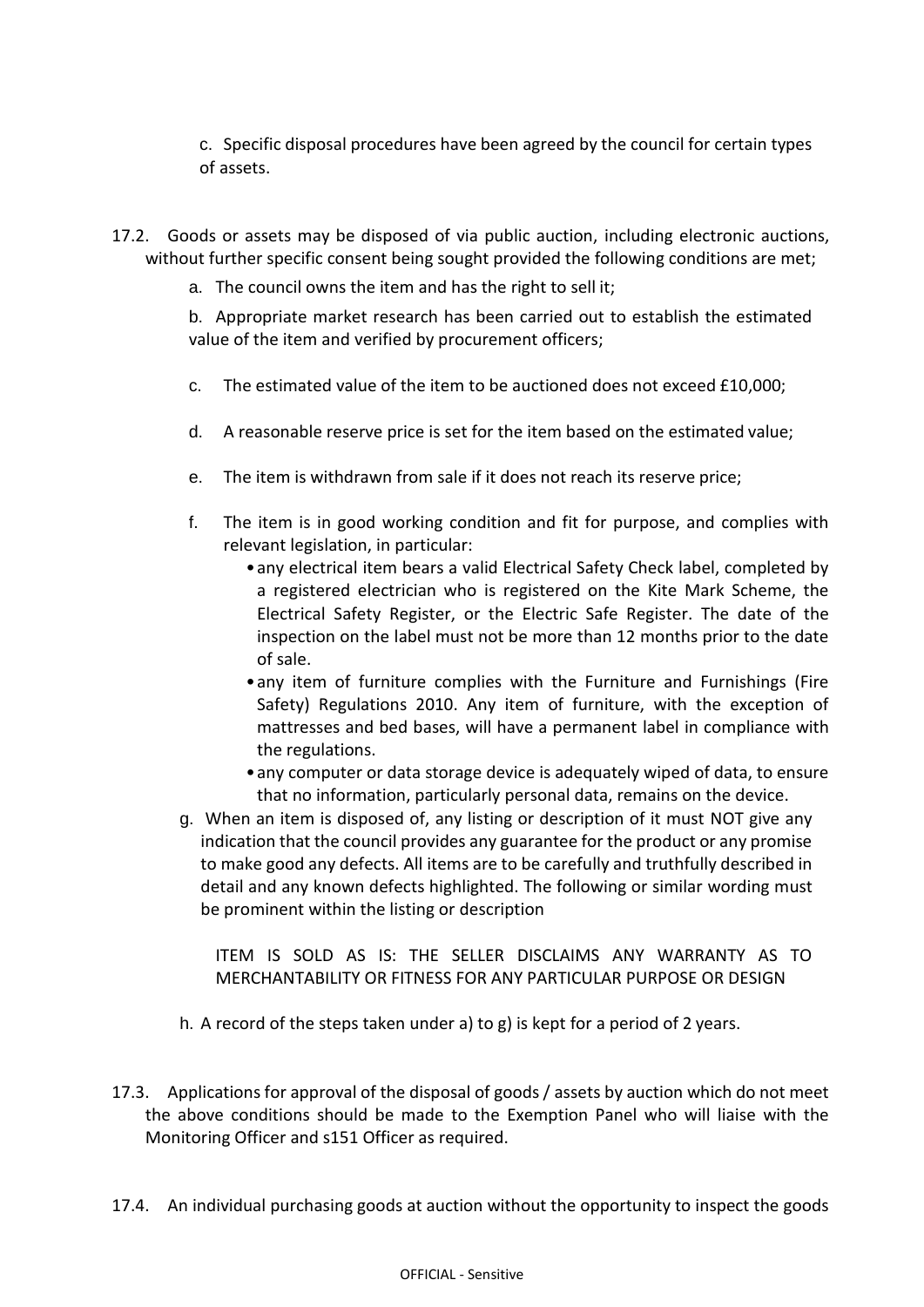may still have consumer rights, i.e. that the goods:

- Are of a satisfactory quality
- Do what they are designed to do
- Are as described, matching any pictures or description of them
- Are safe, under the Consumer Protection Act 1987
- 17.5. Other matters to be aware of:
	- Misrepresentation of goods A customer is entitled to a refund on goods that have been misrepresented, for example, goods sold on the basis of features they do not have. Prosecution can also follow if the misrepresentation is reported to Trading Standards.
	- Faulty goods It is the council's responsibility to arrange for the collection of faulty goods, particularly large items. If a customer returns faulty goods within a reasonable time, the council is obliged to give a refund, and not a credit note. If a repair of a faulty good is unsatisfactory, a customer is still entitled to a refund.
	- Time to check goods on-line auctions Customers have the right to the time to check they are satisfied with their goods, though this can be just a week.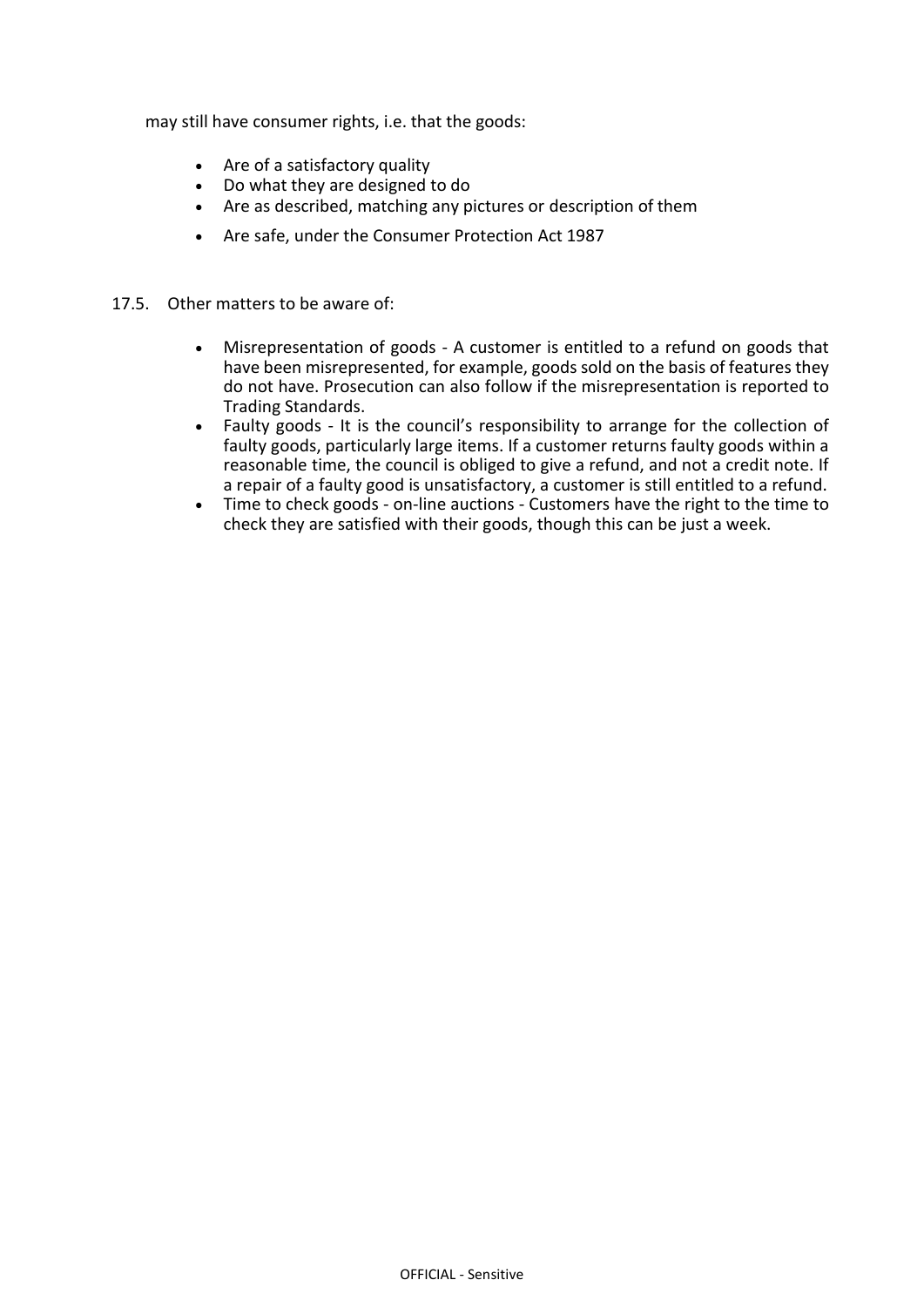# *Appendix: Definitions*

| Agent                     | A person or organisation acting on behalf of the council.                                                                                                                                                                            |
|---------------------------|--------------------------------------------------------------------------------------------------------------------------------------------------------------------------------------------------------------------------------------|
|                           |                                                                                                                                                                                                                                      |
|                           |                                                                                                                                                                                                                                      |
| <b>Authorised Officer</b> | An officer responsible for conducting a procurement.                                                                                                                                                                                 |
|                           |                                                                                                                                                                                                                                      |
|                           |                                                                                                                                                                                                                                      |
| <b>Award Criteria</b>     | The criteria by which the successful quotation or tender is to be selected. (see                                                                                                                                                     |
|                           | further CSO 12).                                                                                                                                                                                                                     |
|                           |                                                                                                                                                                                                                                      |
| <b>Award Procedure</b>    | The procedure for awarding a contract as specified in CSO 14.                                                                                                                                                                        |
|                           |                                                                                                                                                                                                                                      |
| S.151 officer             |                                                                                                                                                                                                                                      |
|                           | The officer to whom the statutory role is delegated under the constitution                                                                                                                                                           |
|                           |                                                                                                                                                                                                                                      |
| Code of Conduct           | The 'Officers' Code of Conduct' (see part 4 of the council's constitution).                                                                                                                                                          |
|                           |                                                                                                                                                                                                                                      |
|                           |                                                                                                                                                                                                                                      |
| Consultant                | Someone engaged for a specific length of time to work to a defined project                                                                                                                                                           |
|                           | brief with clear outcomes to be delivered, and who brings specialist skills or                                                                                                                                                       |
|                           | knowledge to the role.                                                                                                                                                                                                               |
| Designated                | The chief executive, the strategic director for resources and any other officer                                                                                                                                                      |
| Officer                   | authorised by either of them.                                                                                                                                                                                                        |
|                           |                                                                                                                                                                                                                                      |
| <b>ESPO</b>               | The Eastern Shires' Purchasing Organisation.                                                                                                                                                                                         |
|                           |                                                                                                                                                                                                                                      |
|                           |                                                                                                                                                                                                                                      |
| <b>Forward Plan</b>       | The forward plan, which is prepared on a rolling basis and contains matters which the council has reason to believe are likely to be the subject of key                                                                              |
|                           | decisions during the following four months.                                                                                                                                                                                          |
|                           | An agreement between one or more contracting authorities and one or more                                                                                                                                                             |
| Framework                 | economic operators, the purpose of which is to establish the terms governing                                                                                                                                                         |
| Agreement                 | contracts to be awarded during a given period.                                                                                                                                                                                       |
| Invitation to             | An invitation to tender sent to tenderers inviting bids for works goods or                                                                                                                                                           |
| Tender                    | services.                                                                                                                                                                                                                            |
|                           |                                                                                                                                                                                                                                      |
| <b>Key Decision</b>       | Decisions that are defined as key decisions in the constitution.                                                                                                                                                                     |
|                           |                                                                                                                                                                                                                                      |
|                           | In relation to letting contracts, the key decision is the proposal to let a contract                                                                                                                                                 |
|                           | for a particular type of work.                                                                                                                                                                                                       |
|                           |                                                                                                                                                                                                                                      |
|                           | The subsequent decision to award the contract to a specific contractor will not<br>be a key decision provided the value of the contract does not vary above the<br>estimated amount by more than 10% for contracts with a value of £ |
|                           |                                                                                                                                                                                                                                      |
|                           | or more.                                                                                                                                                                                                                             |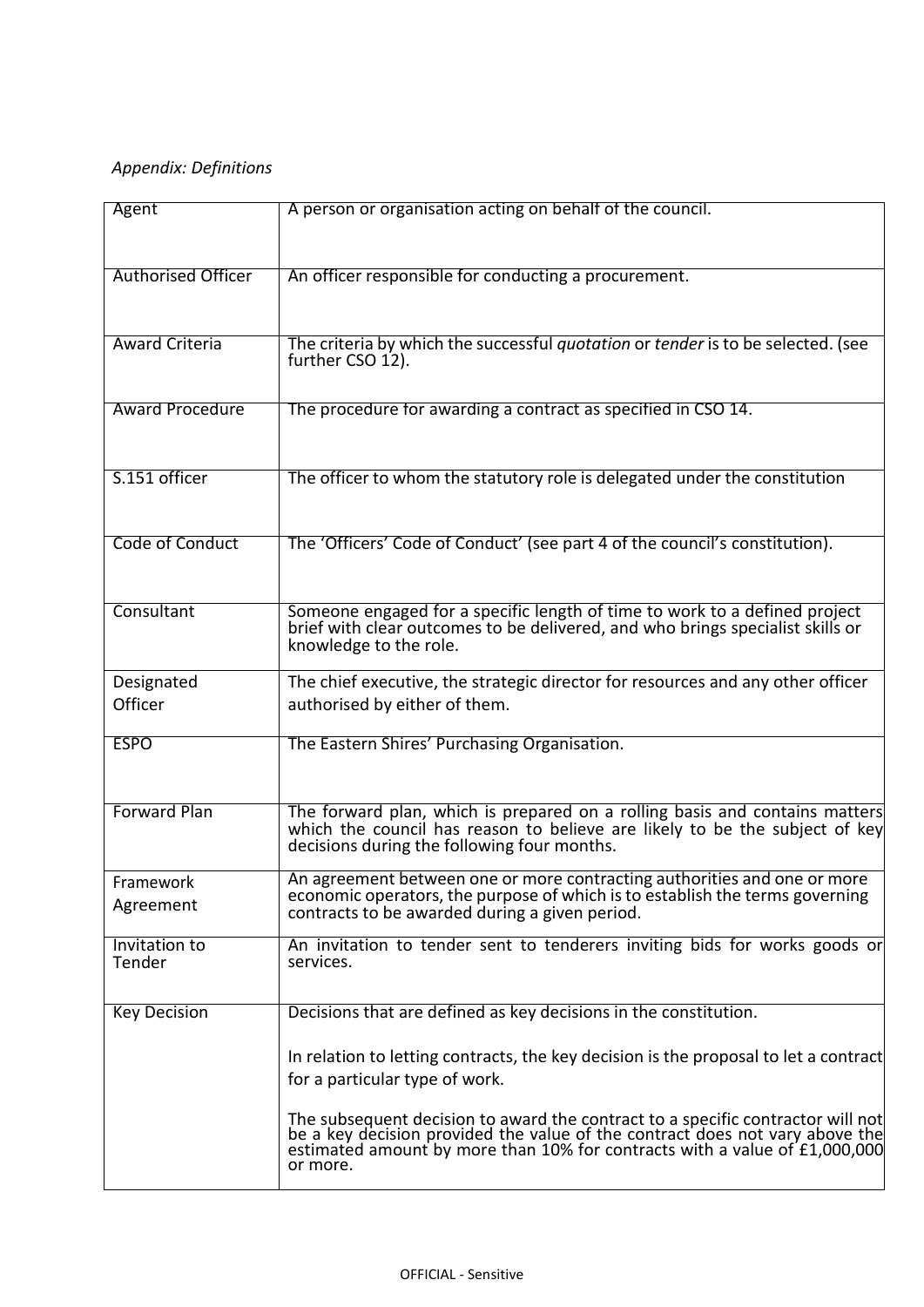| <b>Major Contract</b>            | A contract that has a total value of £1,000,000 or more.                                                                                                                                                                                                                                                                                                                                                                                    |
|----------------------------------|---------------------------------------------------------------------------------------------------------------------------------------------------------------------------------------------------------------------------------------------------------------------------------------------------------------------------------------------------------------------------------------------------------------------------------------------|
|                                  |                                                                                                                                                                                                                                                                                                                                                                                                                                             |
| <b>Minor Contract</b>            | A contract where the total value is less than £100,000.                                                                                                                                                                                                                                                                                                                                                                                     |
|                                  |                                                                                                                                                                                                                                                                                                                                                                                                                                             |
| <b>Monitoring Officer</b>        | The officer to whom the statutory role is delegated under the council's<br>constitution                                                                                                                                                                                                                                                                                                                                                     |
| Non-Commercial<br>Considerations | The terms and conditions of employment by contractors of their workers or<br>the composition of, the arrangements for the promotion, transfer, or training<br>of or the other opportunities afforded to, their workforces ("workforce<br>matters");                                                                                                                                                                                         |
|                                  | whether the terms on which contractors' contract with their sub-contractors<br>constitute, in the case of contracts with individuals, contracts for the provision<br>by them as self-employed persons of their services only;                                                                                                                                                                                                               |
|                                  | any involvement of the business activities or interests of contractors with<br>irrelevant fields of government policy;                                                                                                                                                                                                                                                                                                                      |
|                                  | the conduct of contractors or workers in industrial disputes between them or<br>any involvement of the business activities of contractors in industrial disputes<br>between other persons ("industrial disputes");                                                                                                                                                                                                                          |
|                                  | the country or territory of origin of supplies to, or the location in any<br>country or territory of the business activities or interests of, contractors;<br>any political, industrial, or sectarian affiliations or interests of contractors<br>or their directors, partners, or employees;                                                                                                                                               |
|                                  | financial support or lack of financial support by contractors for any<br>institution to or from which the authority gives or withholds support;                                                                                                                                                                                                                                                                                             |
|                                  | use or non-use by contractors of technical or professional services provided by<br>the authority under the Building Act 1984 or the Building (Scotland) Act 1959.                                                                                                                                                                                                                                                                           |
|                                  | Workforce matters and industrial disputes, as defined in paragraphs (a) and (d),<br>cease to be non-commercial considerations for the purposes of s17(5) Local<br>Government Act (LGA) 1988 and part 1 of the LGA 1999 (Best Value); or where<br>there is a transfer of staff to which the Transfer of Undertakings (Protection of<br>Employment) Regulations 2006 ("TUPE") may apply.                                                      |
| Officer                          | A person employed by the council.                                                                                                                                                                                                                                                                                                                                                                                                           |
|                                  |                                                                                                                                                                                                                                                                                                                                                                                                                                             |
| Ordinary<br>Contract             | A contract where the total value is £100,000 or more but is less than<br>£1,000,000.                                                                                                                                                                                                                                                                                                                                                        |
| Pecuniary<br>Interest            | Any direct or indirect financial interest. An indirect interest is distinct from a<br>direct interest in as much as it is not a contract to which the member or<br>employee is directly a party. A shareholding in a body not exceeding a total<br>nominal value of £1,000 or 1% of the nominal value of the issued share capital<br>(whichever is the greater) is not a pecuniary interest for the purposes of these<br>CSO <sub>s</sub> . |